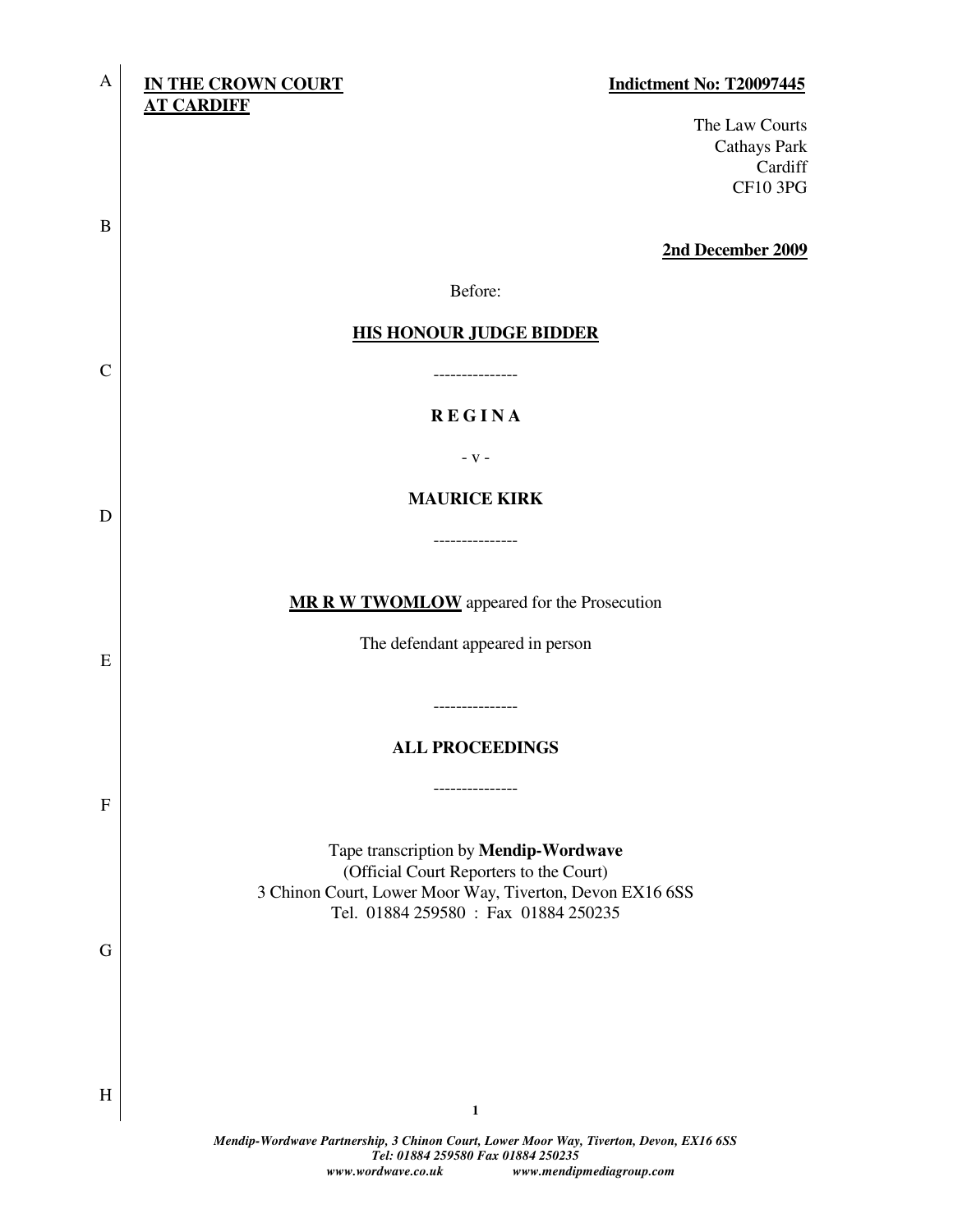#### **ALL PROCEEDINGS**

**(11.39)** 

**JUDGE BIDDER:** ... appropriately qualified psychiatrist then the fitness to plead doesn't really arise. I have one report by you reaching a conclusion; I have another report by Dr Silva reaching a different conclusion. I can't act on the basis of that issue without there being two such reports and there aren't two such reports. In the circumstances I don't think there is a great deal of purpose in you remaining in court.

**MR TWOMLOW:** May I just say perhaps, having spoken to Dr Williams this morning, that I think having seen the contents of Dr Silva's report he is also of the view that Mr Kirk would be fit to plead subject to the ... it was only the case of whether he has cancer or not I think that Dr Williams was concerned about, but I didn't wish to ...

**JUDGE BIDDER:** Well, it is a decision for the court but it is a decision the court can only act upon if there are two reports which reach a particular conclusion. The position is complicated in this case because Mr Kirk of course represents himself, so that is the factual situation that we are dealing with, but I think in the circumstances there is no purpose in you remaining because there is no need for you to give evidence with regard to the report. The report stands as it is and there is no purpose in you being questioned by any party because, as I say, without the two reports the issue doesn't really arise. So could I thank you, Dr Williams, for attending court. So far as I am concerned now you are free to leave and we will have Mr Kirk brought up in a moment. I gather he has refused to take copies of the two reports. He will take copies when he arrives in court and he would like to read them in court. So he hasn't actually read either of the reports as yet.

**MR TWOMLOW:** I sense his argument is going to be, I think, I am reluctant to say too much when he is not here, but he is saying he is fit to plead and there isn't an issue about that any

D

E

F

H

G

*Mendip-Wordwave Partnership, 3 Chinon Court, Lower Moor Way, Tiverton, Devon, EX16 6SS Tel: 01884 259580 Fax 01884 250235 www.wordwave.co.uk www.mendipmediagroup.com* 

**2**

B

C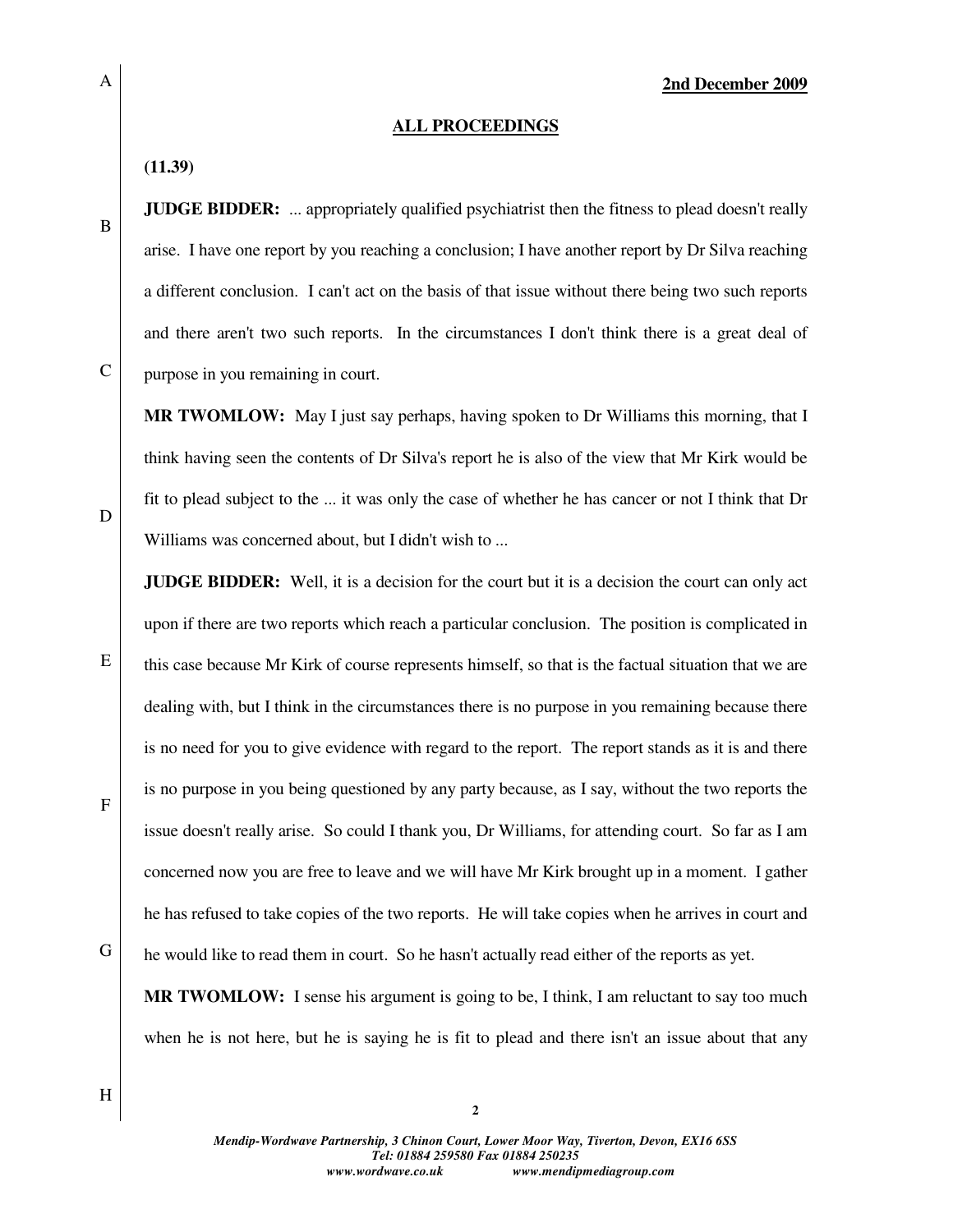A longer, so one can move on to perhaps setting a plea and case management hearing before Christmas, before the custody time limit has run out.

**JUDGE BIDDER:** Yes, I think we will have to make arrangements in regard to that.

**MR TWOMLOW:** Maybe there is no need for Mr Kirk to ... since there is no argument about it, it may be there is no need for him to read ...

**JUDGE BIDDER:** Right. How long is he going to take to ...? A few minutes? Okay. Well, I will rise for a few moments until Mr Kirk is brought into court.

**(11.43)** 

B

C

D

E

F

### **(A short adjournment)**

**(11.49)** 

**CLERK:** Are you Maurice Kirk?

**JUDGE BIDDER:** Mr Kirk, are you going to answer the court at all?

**DEFENDANT:** Sorry?

**JUDGE BIDDER:** Are you going to answer the court at all? Are you Mr Kirk? Because I

haven't met you before. Could you please tell me whether you are Mr Kirk or not?

**DEFENDANT:** What is my obligation?

**JUDGE BIDDER:** Well, I just would like to know your name please.

**DEFENDANT:** Well, I have been having difficulties in prison being able to get clearance under the (inaudible) laundering of money laws in order to get to instruct a lawyer and to pass funds accordingly. I find it quite amusing that my identity needs to be confirmed here in court, having enough trouble in prison on that very matter.

G **JUDGE BIDDER:** Alright. Well I am merely asking you out of courtesy because I have never met you before, but I assume the clerk recognises you. Is this Mr Kirk? Right, very well, well it is confirmed to me that you are Mr Kirk. Would you mind sitting down for a moment, Mr Kirk? Now, we are here, as you may appreciate, to consider the issue whether you are fit to enter a

H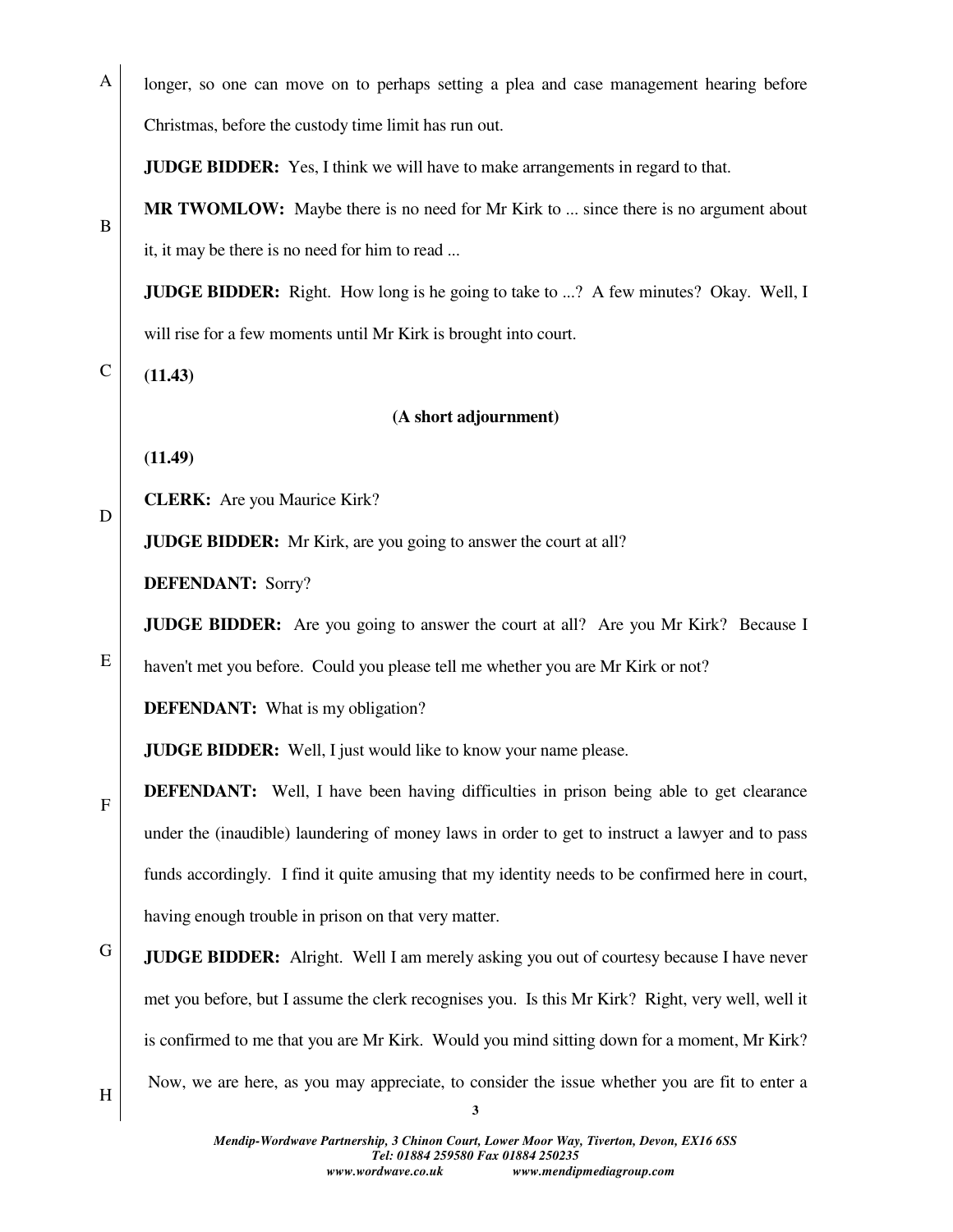A plea and stand trial and I caused this morning two reports to be sent down to you for you to consider those and I was told that you didn't wish to read the reports but that you would read the reports in court. Is that correct?

**DEFENDANT:** (Inaudible) I am here on a matter of (inaudible) to corrupt public morals for outrage under decency. When I was last in court the other side, that is to say you lot, it is an expression I use with all due respect for a complete stranger, (inaudible) you are my seventh judge on this matter I believe. Two issues before the court (inaudible) three and I wish to know which it is. Now, there is a matter of importance here. When I was first brought to Crown Court I had been given unconditional bail by Barry Magistrates, on the 15th of June the Crown Prosecution strung out a pack of lies none of which I could cross-examine on or form any form of rebuttal to allow the judge to come to a fair decision and that matter was to do with a threat to break a window. Anyway, it was (inaudible) bail. Since then there came a matter that was raised just now and that is a matter under the Mental Health Act 1983, but this week, only this week I have managed to get from the authorities, one of the disadvantages for the prosecution is if they choose to lock up an accused party for too long the laws of disclosure eventually cause something to happen. Now I am now in possession of, I think it is ten psychiatric reports in my favour, and I also have, which is far more important, matters relating to PII, public (inaudible) which is what this case is really about. The police had me arrested for private purposes because the civil action (inaudible) relevant to the 19th of June caused the (inaudible) Chief Constable to do certain things that led to me being arrested on the Monday, the following working day.

 Now, getting back to what you believe we are in court for, can I ask, with respect, do you believe that this case is only to do with whether I am mentally fit to conduct my own trial?

**JUDGE BIDDER:** Well, Mr Kirk, can I tell you that the charges that you face in this court are under the Firearms Act of 1968, they are nothing to do with the corruption of public morals as you indicated earlier. You face two charges of firstly possessing a prohibited weapon, and

H

B

C

D

E

F

G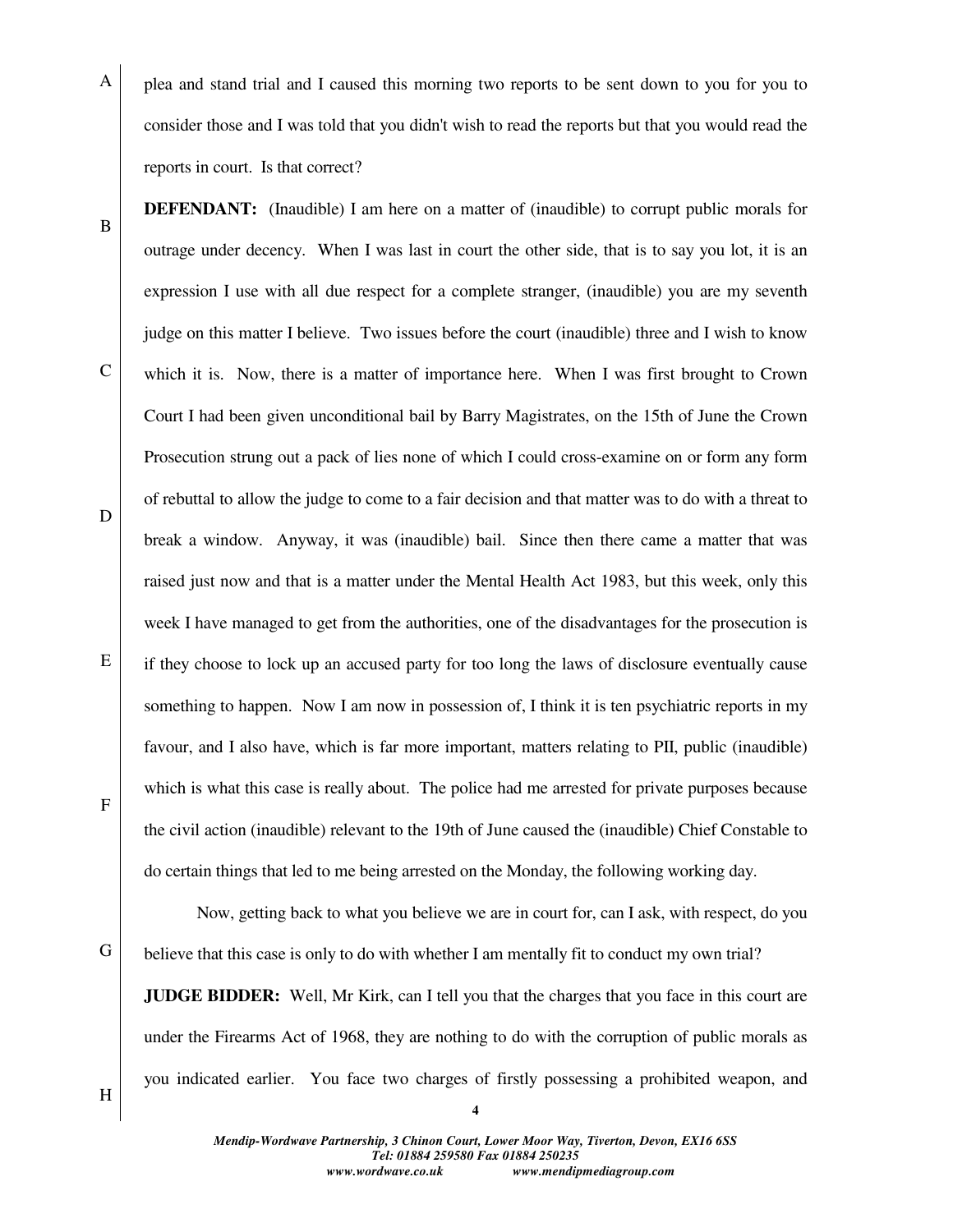- A B C D secondly selling or transferring a prohibited weapon, so those are the charges with which I am concerned in this court, and as part of considering those charges a previous judge on an earlier occasion raised the issue and wish to have it considered as to whether you were fit to plead. Now, I think that you have seen already Dr Williams' report, Dr Tegwyn Williams' report. If you have not then you are welcome to see a copy of it, but there is also a report now by Dr Silva who saw you more recently, and again if you would like to see that report then you may have a copy of it. But I can indicate to you in general terms what the reports say, so far as Dr Silva is concerned he is content that you do have capacity to enter a plea, and by implication consider and conduct your own case on your own behalf. Dr Williams comes to a different view to a degree in so far as you acting on your own behalf is concerned, but I can tell you that I cannot act upon the reports unless there are two reports from qualified psychiatrists who tell me that you are not fit to plead, and I do not have two reports. Therefore the court's position today is that you are fit to plead and by implication you are fit to conduct your own defence, alright?
- E F G **DEFENDANT:** This raises serious difficulties. I am talking about the Criminal Law Act 1977 which clearly relates (inaudible) the parameters for corruption and conspiracy being brought by the prosecution and I wish for you to see the documents that are psychiatric reports that were written in June and July that clearly state that I was fit to plead and was capable of conducting my own defence. This delay of five months has been deliberate to interfere with my civil action and my criminal action against the Chief Constable (inaudible) who is purely (inaudible) I must say but because of the history of Maurice Kirk in Wales she currently is (inaudible) Chief Constable, (inaudible) the magistrates court in Cardiff where I am prosecuting her under the Conspiracy Act to which I referred earlier. Now, she has chosen to use lawyers in this town (inaudible) who made complaint by way of statement which I am being denied, and I ask you to get them to hand them over. But of course they caused me to be arrested to cause me to be put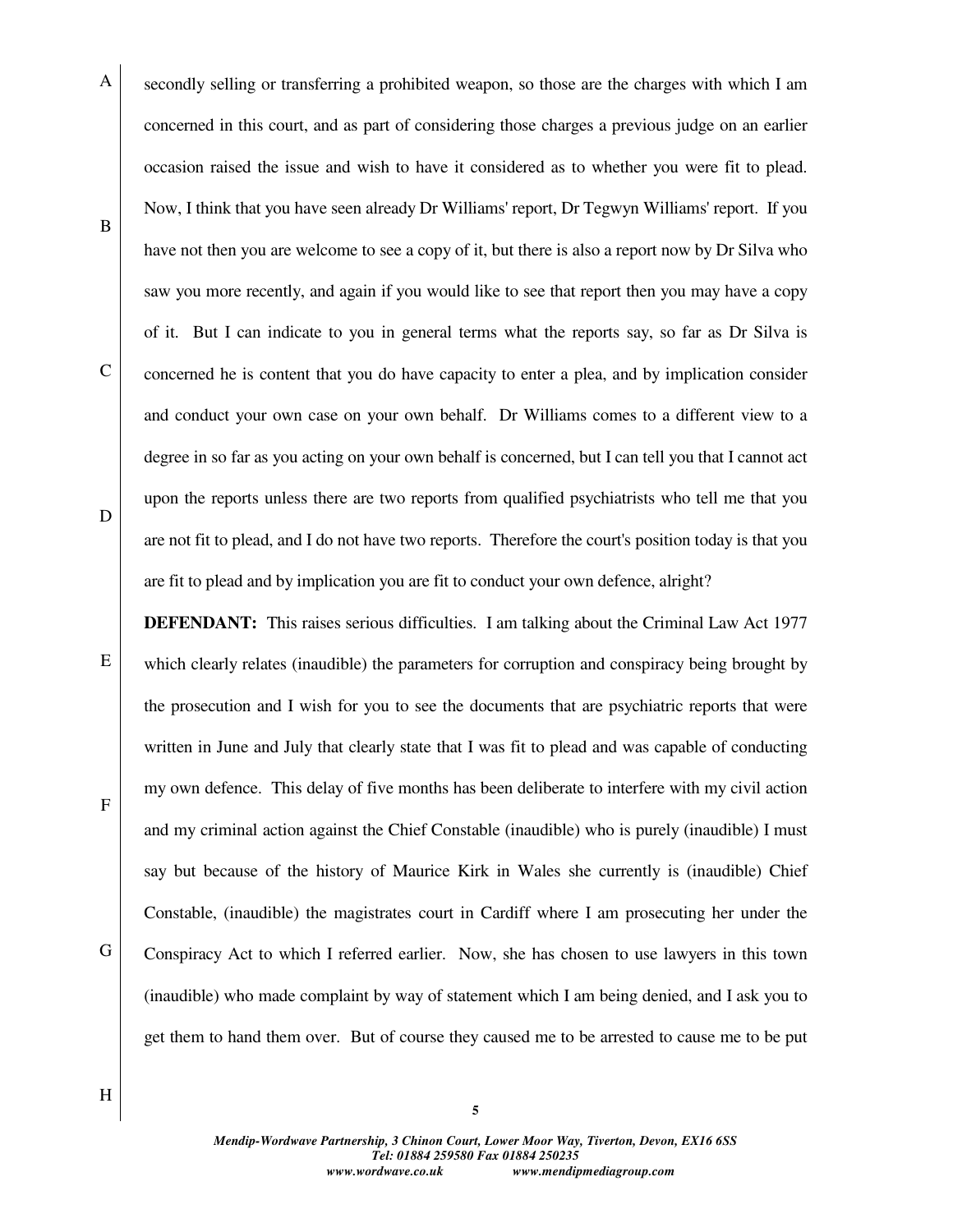in prison. Now, I believe five months down the line on indictable offences with sentences that have, forgive the expression but you know what I am going to say ...

**JUDGE BIDDER:** There is a minimum sentence of five years imprisonment.

**DEFENDANT:** ... yes, thank you, Your Honour.

#### **JUDGE BIDDER:** Yes.

A

B

C

D

E

F

**DEFENDANT:** That I must be entitled to see the written evidence that caused me to be arrested, caused me to be arrested for charges that in fact no longer are before the court. I was arrested for threats of criminal damage which were quickly withdrawn because they never intended to bring them, they used it as an excuse for me to be detained for five months. The next one was that I was in current possession of a machine gun, albeit whatever model they had in mind, which they withdrew within a few days. And the third charge which I find the most interesting that I was in possession of ammunition. Now, because of my experiences with the South Wales Police I was minded to prepare myself and I informed my wife and others that following the 25th of February affidavit being signed by the Chief Constable denying court cases took place in this building, took place in Barry Magistrates, took place in Bridgend Magistrates, took place in Cardiff Magistrates, and Newport Crown Court, and the fact that she denied that on the 6th of June 1995 Sergeant Rowe with a number of other police officers, four other police officers (inaudible) used a sledgehammer and a crowbar to break into my surgery (inaudible) with a drug dealer called Anthony (inaudible). These are incidents which relate to my civil action ...

### **JUDGE BIDDER:** Right.

G **DEFENDANT:** ... which started 16 years ago, and we were in court last week, and only today at five o'clock this morning have I found fresh evidence that must have been handed to me on Friday in the County Court last week, which I failed to see, but it is dated last week so it must have been created by the prosecution, by the police, admitting disclosure of further incidents that

H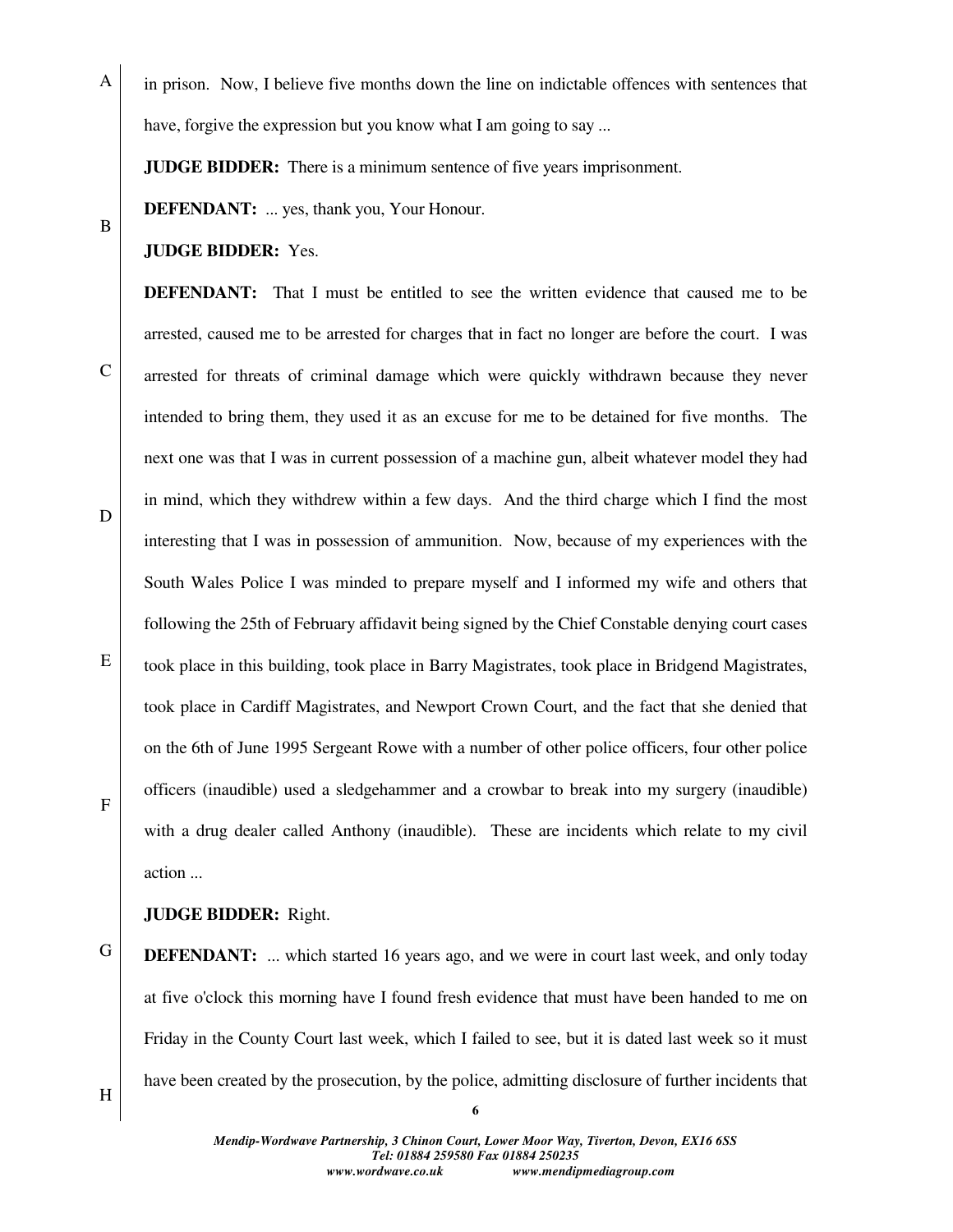A B C D E F G so far they have denied for 16 years. Now these all relate to my custody. These all relate to why I am being detained. The machine gun is a smokescreen, that will be my defence. I have been asked four times no less by the prosecution, in June, July, August and September to submit a defence statement. Now this is all new to me, I don't understand the law and that is not for me to be expected to understand it, but it is interesting that they say, "You will supply within 14 days the defence statement." I have got one with me here now. I carry one, and each time I come to court it gets bigger and bigger because now that I have been classified as one of the top five percent of most dangerous people in the United Kingdom I have in writing, signed yesterday by the, I think the Court Probation Services, she, like everybody else has no proof of identity, all these doctors, Silva, Sylvester, Williams, I have been in front of 12 psychiatrists, I have had a meeting ... they have had a meeting of 16 doctors round a table on the 1st of September discussing Maurice Kirk for two hours, plus high-powered nurses and psychologists, sorry, and psychotherapists and others at the Caswell Clinic, and I have in my cell below this court, Your Honour, psychiatric reports that were written before they served a Section 35 on me under the '83 Act. That is a conspiracy and I ask you, sir, as (inaudible), the six previous judges clearly could not (inaudible) and I wait to see whether you can, because down in my cell down there I have the law which will beat the lot of you in the end, and the only aspect of madness that I have is what I have witnessed or what I have inherited from my parents and that is that the rule of law is what we live by and if I am so stupid to believe that now in this Welsh court that is the only bit of madness that I have ever suffered. But what is important, I have been classified, and I leave it until the end, I have been classified as a level three multi-agency public protection arrangement enemy of the state and because of that disclosure of my medical records that have only occurred yesterday, how convenient, how is it all this is coming to me just before I come before my seventh judge? I wonder if you have some influence on this. I will not hold my breath to hear the answer. But in the records of the medical records, which I ask you to see and

H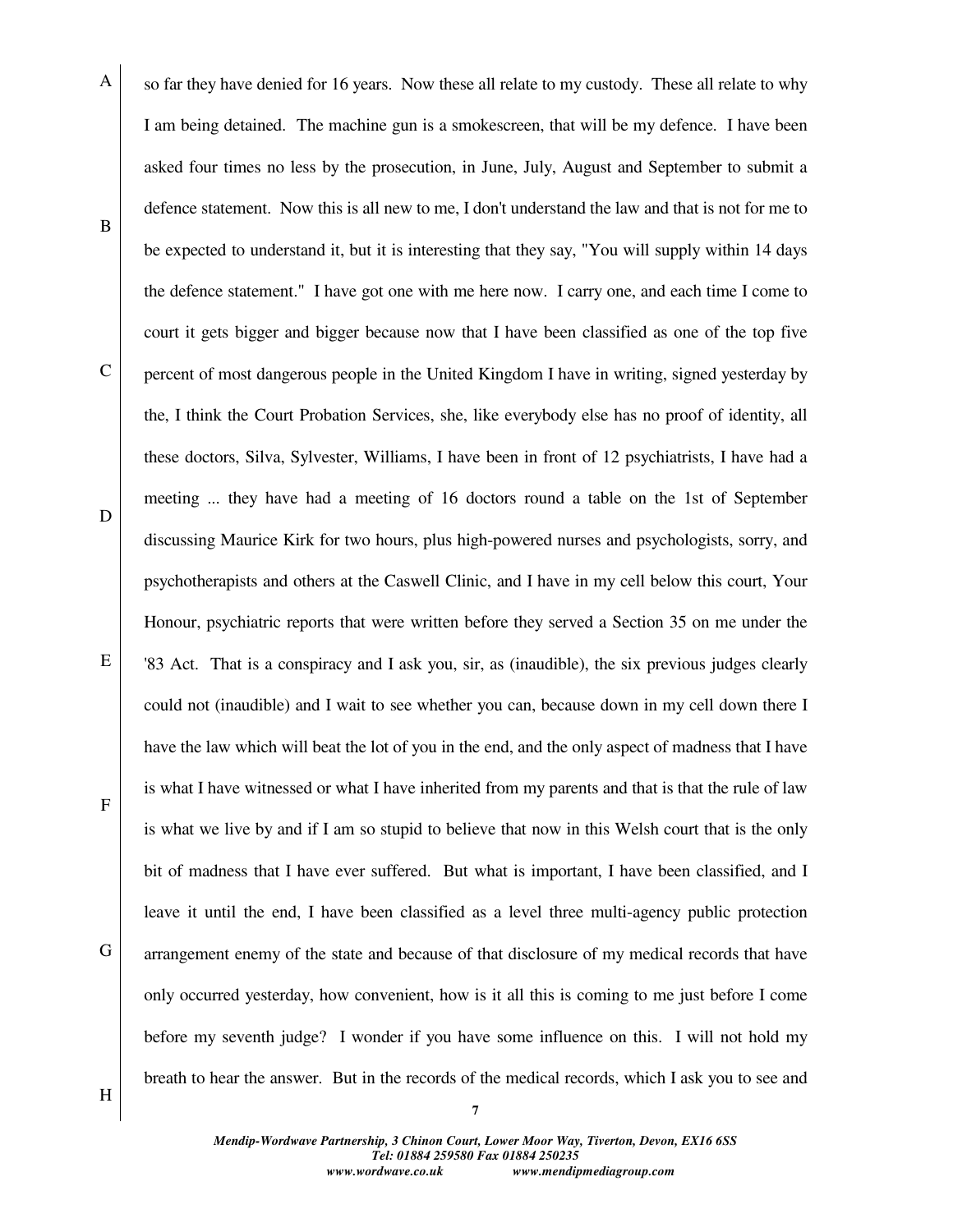A B C D E F G will go before a jury in any event, they will be published, put it on my website when I have the money and time to have it done, it clearly shows that they had me under surveillance for up to, they have admitted a month before I was arrested in the disclosure in June, July and August, each time they are trying to prod me in the testicles to hand over a defence statement. Now the medical records disclose, and they are withholding some of the major parts, that I have been under surveillance, that is covert police surveillance for at least two years in order to prosecute me for the indictments before you, Your Honour, today. I believe you have a duty to establish aspects of what I have raised on how this case is to continue. I want my computers. I want proper rights to conduct my defence under article six of the European Commission for Human Rights and Fundamental Freedoms 1948 (inaudible) days next week (inaudible). I would ask that you consider some of the things that I have raised and I am grateful (inaudible) I think it is going to be my 13th psychiatric report which is a Dr Silva. I don't remember being examined by a Dr Silva but nothing will surprise me anymore when it comes to that nutty inexact science called psychiatry that is being utilised, it is being abused, and I am in prison (inaudible) psychiatric hospital this summer with people who have not had the education or the ability to be bloody-minded like I am, and there are people locked up across the world, across our country, who have been given IPP which was the other issue (inaudible) report last time, imprisonment for public protection and that means an indeterminate prison sentence. Because of your decision, I was I to know your decision was going to be that I am mentally fit? I haven't been examined by a psychiatrist in this court, this court ordered a Roland Jones to do it, and I asked Roland Jones to do it, I wrote to him. This court named other lawyers to give a second opinion, long before the name Silva has arisen. I want the audit trail of what happened to the people prior to that because if they have also given psychiatric reports that I am fit to conduct my case this delay has been due to the prosecution service and the South Wales Police, and HM conspiratorial partnership of which you are one. I am entitled to all these things, and the refusal

H

*Mendip-Wordwave Partnership, 3 Chinon Court, Lower Moor Way, Tiverton, Devon, EX16 6SS Tel: 01884 259580 Fax 01884 250235 www.wordwave.co.uk www.mendipmediagroup.com*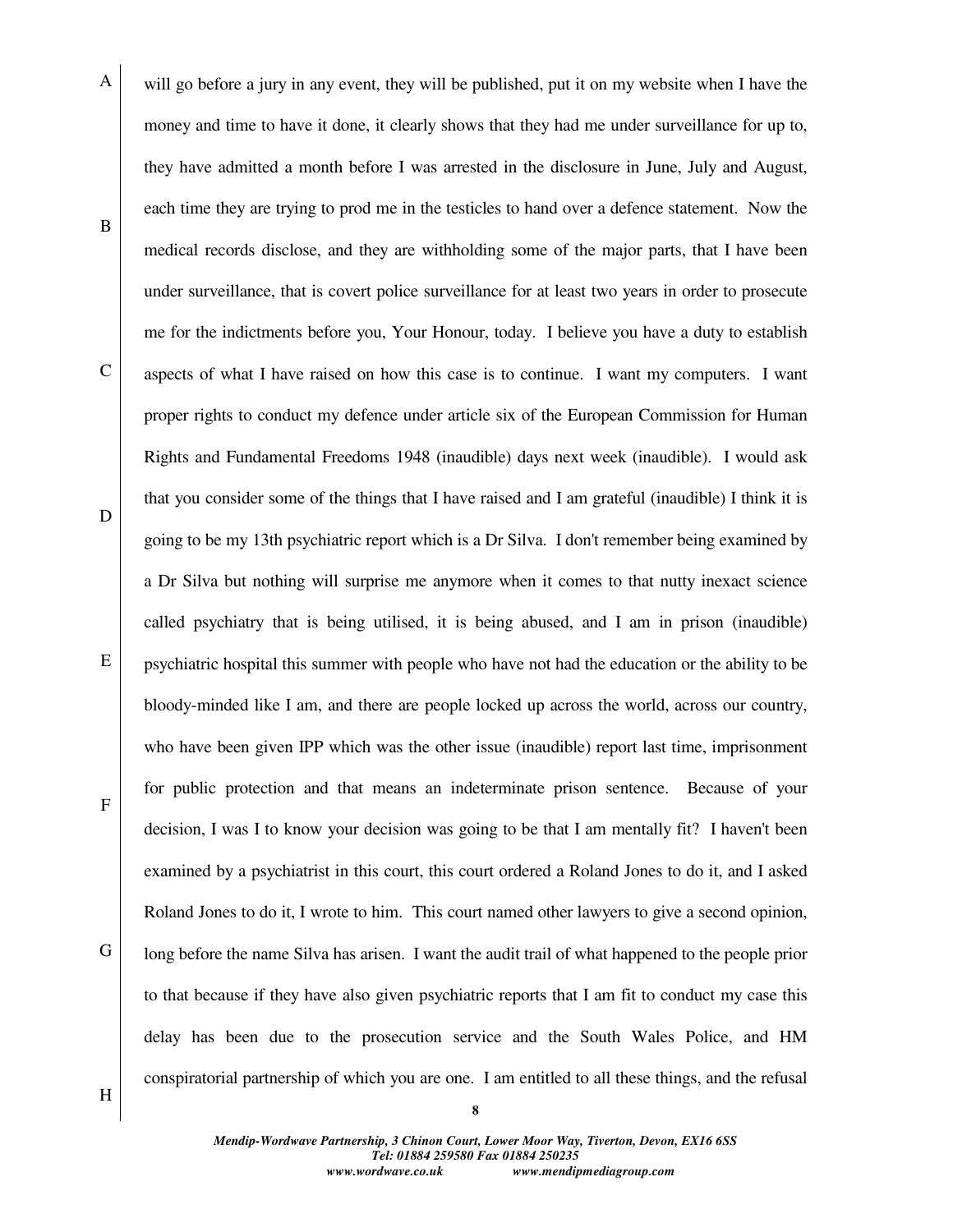A to have all these things will be made public across the world via cyberspace because, sadly, that is the only avenue I can turn to in order to seek justice.

**JUDGE BIDDER:** Well, Mr Kirk, you have raised a number of points there. Can I just clarify with you, do you remember seeing Dr Silva on the 3rd of November, that would only be a matter of a few days ago?

**DEFENDANT:** No.

B

D

E

F

**JUDGE BIDDER:** You don't remember that? Well, I can ...

C **DEFENDANT:** (Inaudible) I saw a doctor, a female doctor, is it male or female?

**JUDGE BIDDER:** Well, Dr Edward Silva.

**DEFENDANT:** Well, I saw a Dr Gaynor Jones.

**JUDGE BIDDER:** Well he called to see you, I think, at the prison in Cardiff he says in his report, and he spoke to you for one and a half hours.

**DEFENDANT:** That is ... how long?

**JUDGE BIDDER:** For an hour and a half is what he says in his report. The door of the cell

was open and he spoke to you through the door of the cell.

**DEFENDANT:** No.

**JUDGE BIDDER:** Alright. Well I can indicate to you that I have read the psychiatric reports of Dr Williams, I have read Dr Silva's report, I have not seen any of the earlier reports that you mention, but so far as the psychiatric position is concerned, as I have explained to you, there are no two psychiatrists who say that you are not fit to plead or conduct the matter yourself and therefore that issue no longer arises. So far as your civil action is concerned, this the Crown Court not the County Court so I am concerned with the offences under the Firearms of 1968, and I would like to know from you whether you intend to conduct this litigation yourself or whether you would like to instruct somebody to act on your behalf, because I can see in the report of Dr Silva that there is some doubt about that.

G

H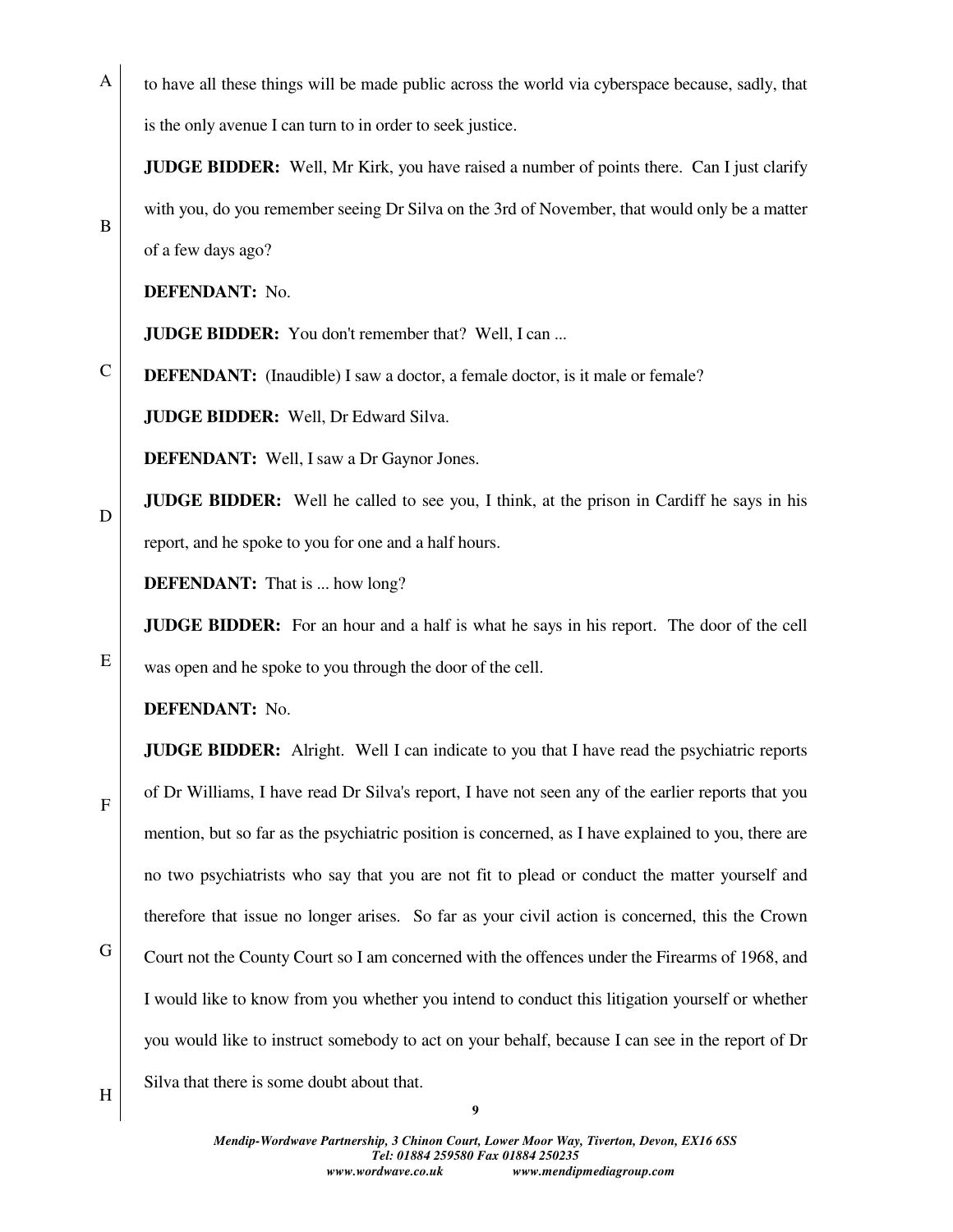**DEFENDANT:** May I please make (inaudible) I have come (inaudible) I have been locked up down there without my medicine, without paper, I am not allowed pens, I am here, I have got fed up with carrying the seven lever arch files from the prison. I have come here, seven, this is eight, nine times now, this summer, carrying all of my papers, and I have come for some bail application issues which have been a farce, a public disgrace. Each time I come the prosecution give a different reason why I am to be detained in custody, and now suddenly I am before yet another, which of course I am not complaining about, to be told, to be asked whether I am to be legal represented. Well, am I obliged to answer you?

**JUDGE BIDDER:** Well, can I just quote to you something which appears in Dr Silva's report? According to him you told him that you were adamant that you had not declined legal representation and that Dr Silva was mistaken. You told him, according to this report, that your daughter had been strenuously looking for a lawyer to represent you and that she had approached 20 or 30 solicitors who had declined to take the case, but your family had approached lawyers who had represented him in other matters and you apparently told Dr Silva, as he notes, that you are currently instructing various lawyers in matters relating to the family, to business interests, and to the civil litigation against the police. "He wanted a lawyer he could trust and thought to be competent." Now can I just ask you is that an accurate account of what you told Dr Silva?

**DEFENDANT:** Well, I told Dr Silva, it is a good summary, a good account of what the current situation is (inaudible) to me and I find it considerably worrying that on each occasion I have heard judges say, "You will get the transcript in order that you can instruct lawyers," only yesterday I managed to get, just five months into this nonsense, I managed to get hold of the people that do the transcripts down in Honiton in Devon, where I come from, and they say that I am the only person now asking for these transcripts. I have sent them nearly £600 so far for these transcripts, I haven't got them all yet, and yet I have come before somebody called Judge M Cooke, with an 'e', who has repeatedly said, and somebody else did as well, I think it was

D

E

A

B

C



G

H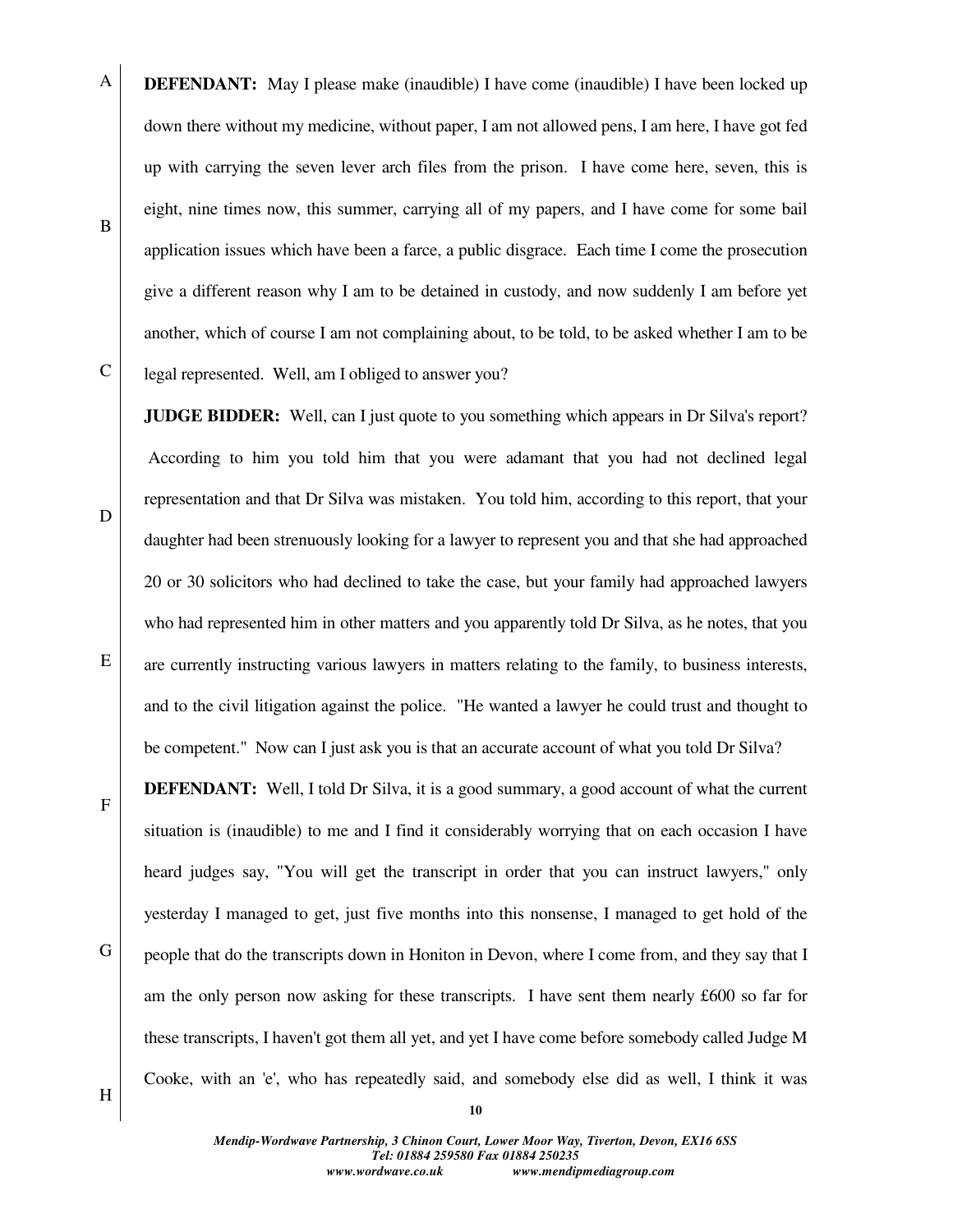A B C D Vosper, or was it Llewellyn-Jones, or was it Ellery Jones or was it Morris, or was it Judge Hughes, they have all said between them that I can have these transcripts at the cost of the tax payer (inaudible) but I haven't got them and I have had it confirmed yesterday that you lot, you lot, not you personally sir, that lot had no intention of me having those transcripts, nor access to what I am entitled under Article 63 of the European Charter of Human Rights and that is called proper disclosure, discovery, evidence that they are deliberately withholding. Please don't forget the ammunition charge that was dropped. The situation was set up minutes before I was arrested, it is what they called in the film business a 'sting'. They entered, 30 police officers entered my home with sniffer dogs and went away with documents relating to my civil action for damages. That is what this case is all about. You know that, we all know that, but no one in this room has the moral fibre to take the subject seriously and consider the final consequences of the conduct of a bunch of bent lawyers who started all of this, protected under the immunity of being part of HM conspiratorial (inaudible).

**JUDGE BIDDER:** Well, Mr Kirk, you have told me, you have given me a full answer again but I am afraid you haven't answered the question that I specifically asked you, whether you did wish to have legal representation now or whether you wish to conduct this matter yourself. Can you just focus on that for a moment and give me a direct answer to a direct question?

**DEFENDANT:** If I recall I agreed with what, in basic terms what you read out from somebody's report. What date would that report be please? I am fascinated by this.

**JUDGE BIDDER:** It is, let me just have a look. The 25th of November.

**DEFENDANT:** Is there any proof that he wrote it?

G **JUDGE BIDDER:** Well, he talks about seeing you in Cardiff prison, so ...

**DEFENDANT:** Well, yes, it is all (inaudible), I mean Dr Tegwyn Williams, the local (inaudible) the local Welsh (inaudible) down there in Bridgend had me locked away for 12 weeks and he, he churned out, one, two three, four, I think it was four reports, but the report

H

E

F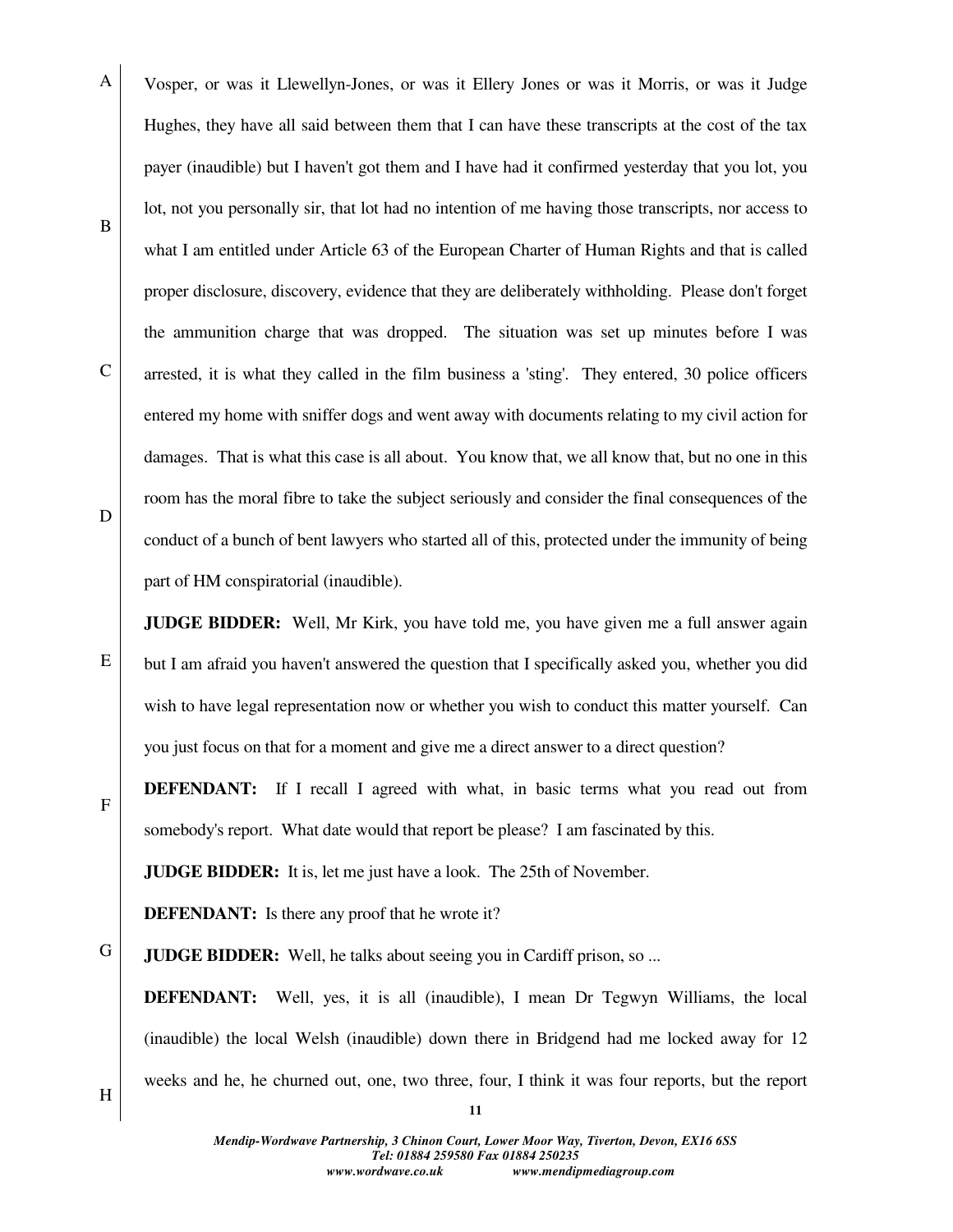A before that is with me in my possession now under the Data Protection Act and the other one (inaudible) ...

**JUDGE BIDDER:** Well Mr Kirk, it is difficult for me to take this matter any further since you refuse to take a copy of the report. If you took a copy of the report and read it then you could tell me what it is ...

**DEFENDANT:** Well, I was under the impression that I had a mental illness that caused me not to be fit to (inaudible) myself in this case and it was up until you tell me, and you have created no evidence of who you are, but I respect and accept that you are the judge you say you are, you have produced another bunch of paperwork from some shrink who says that he did this and he did that, I don't believe a word. There comes a time when I have been locked up in a cell surrounded by some very unsavoury people, being subjected to the environment, un-convicted, with only £12 to spend per week on the telephone, once I can get to it. Do you know, I spent three weeks trying to speak to a lawyer, and I am un-convicted. Three weeks it took to speak to a lawyer on the phone for advice, because you are only given £12 to spend in a week, but (inaudible) open the door at eight o'clock in the morning and they close it again before the lawyer comes to work in the morning. And then, when you eventually get the (inaudible) found you have got to arrange to speak to him, and then of course they change the shifts in the prison don't they? Not due to me of course, I mean that is the problems that they have because the prisons are being run incorrectly just like the law courts are being run totally incorrectly nowadays. But it took me three weeks to speak, and all I can do is speak ... and I was taken off the phone because there were 16 people queuing for it. Those are the conditions that these little bastards down there seek against ...

### **JUDGE BIDDER:** Now, Mr Kirk ...

B

C

D

E

F

H

G

*Mendip-Wordwave Partnership, 3 Chinon Court, Lower Moor Way, Tiverton, Devon, EX16 6SS Tel: 01884 259580 Fax 01884 250235 www.wordwave.co.uk www.mendipmediagroup.com*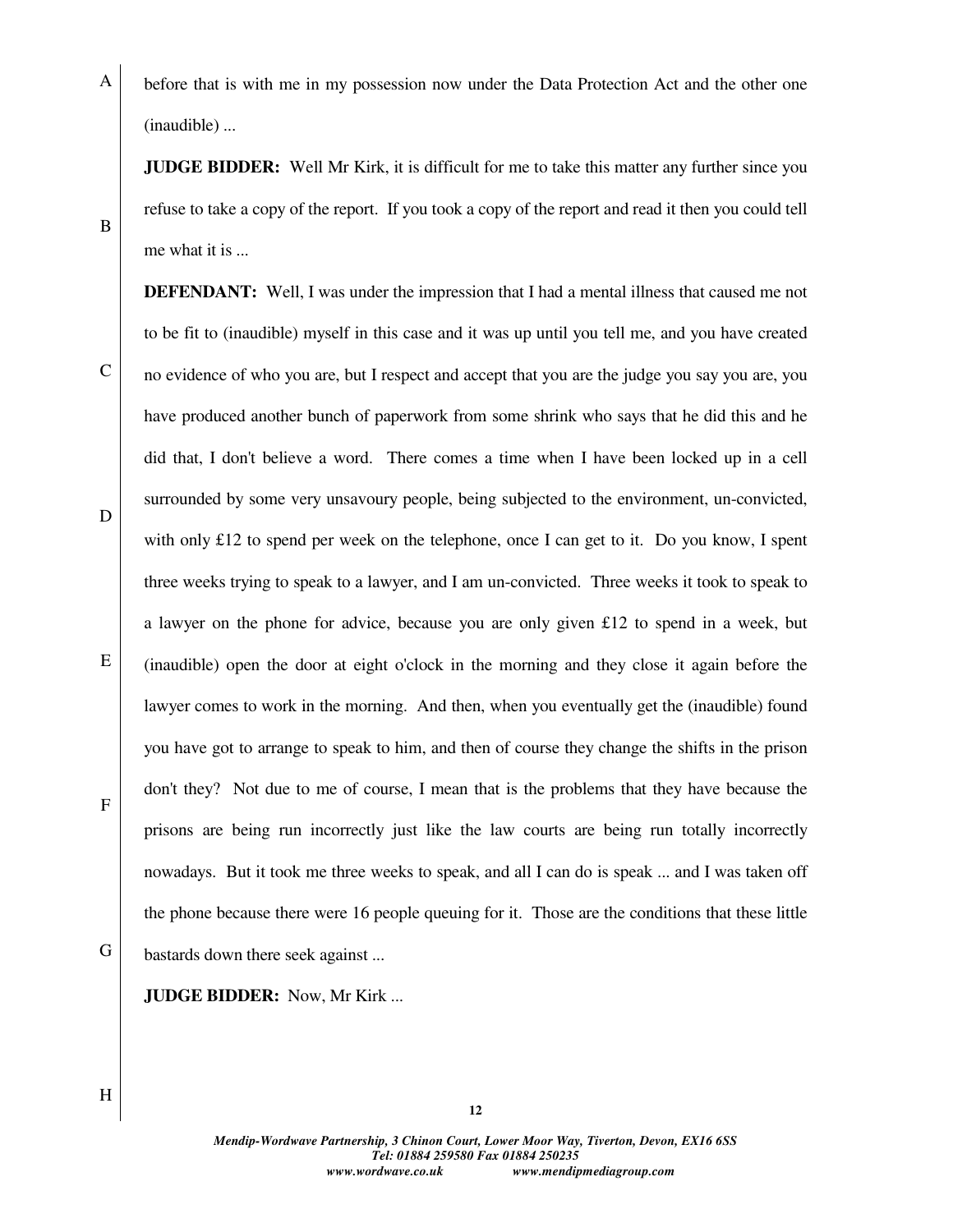A **DEFENDANT:** I used the word 'bastards' and I meant it. They know that I will be in difficulties, as they say, in your (inaudible), I would be embarrassed if I got locked away (inaudible) and brought to court in handcuffs.

**JUDGE BIDDER:** Mr Kirk, you have explained to me what the position is, clearly, there is no need to use bad language in this court room. Can I ask you please, do you wish to see Dr Silva's report or not?

**DEFENDANT:** Of course I would like (inaudible) report ...

C **JUDGE BIDDER:** Yes.

> **DEFENDANT:** ... and in order to answer your questions any further I need access to my computers.

D

B

**JUDGE BIDDER:** Right, well ...

**DEFENDANT:** Which I am also being denied.

**JUDGE BIDDER:** The clerk will hand to you now, if you are prepared to take it, Dr Silva's report. I think you have already seen Dr Williams' report, so you have the documents which I have referred to earlier which I have tried to summarise to you this morning what their contents is and the issue of fitness to plead does not arise. Now, can I return to the question I asked you a little while ago, do you wish to have legal representation or do you wish to conduct this matter

F

yourself?

E

**DEFENDANT:** I repeat what I said earlier, in the light of the change in circumstances, the dramatic change in circumstances could I ask the court to confirm in the form of writing that yes, I have been a level three matter surveillance un-convicted person in society and when was I first classified as that and why was I classified as that. You understand my reason being that the jury will want to know why, if the police had all this information under covert surveillance that I am possibly an innocent party in this nonsense about an antique machine gun, I believe the jury will want to know, well why was this information withheld from Mr Kirk right up until December

H

G

*Mendip-Wordwave Partnership, 3 Chinon Court, Lower Moor Way, Tiverton, Devon, EX16 6SS Tel: 01884 259580 Fax 01884 250235 www.wordwave.co.uk www.mendipmediagroup.com*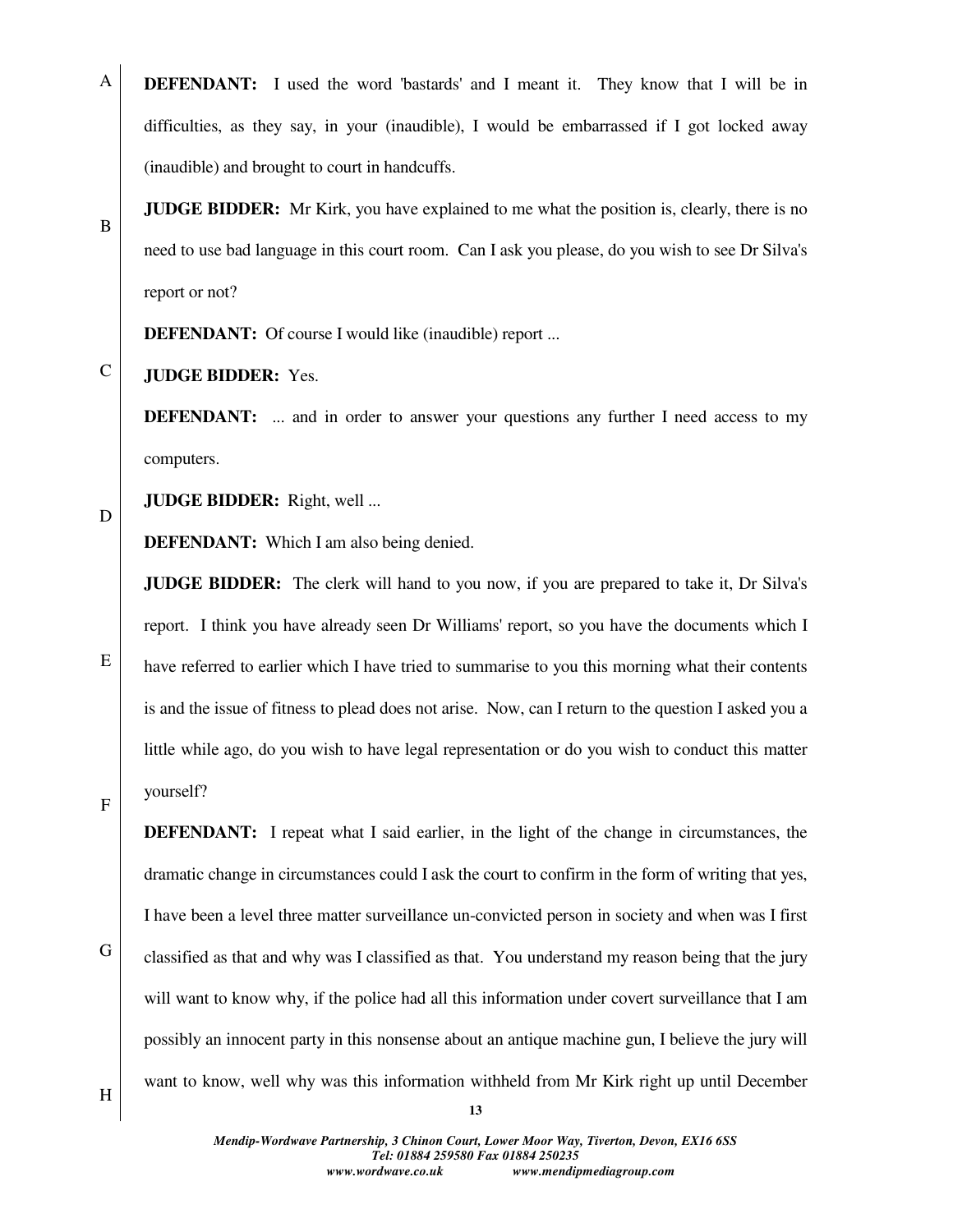A B C D the 1st, five months after he was arrested, that he was even under surveillance before he was arrested, and the prison officers tell me that it is really most unusual that you are even classified as a MAPPA, what do you call it, (inaudible), when you haven't even been convicted. So therefore am I in that category because of some previous conviction, or what? I need this information, Your Honour, in order to answer your very simple question. And please don't forget I have asked for my computers because that is where the history of all this lies. I took the precaution, Your Honour, to bring, with the hope that I might be before a new judge, and it is down there in the cell, is my defence statement that I wrote in advance of being arrested and charged. It is no longer completely relevant because I didn't know which charges they were going to use, the helicopter was hovering over the top, well in fact it hovered quite a few times that week, so I wrote the final pages of my 64 page written statement for the jury, for a judge (inaudible) for the psychiatric doctors ...

**JUDGE BIDDER:** Well, do you wish to produce, Mr Kirk, this document that you refer to, your statement?

**DEFENDANT:** It is what you read out to me, I haven't read it.

**JUDGE BIDDER:** No, I am not talking about ...

**DEFENDANT:** What you read out to me is a good appraisal of my position today.

**JUDGE BIDDER:** No, I am not talking at the moment about Dr Silva's report, I am talking about the document you just mentioned, your statement which you say is your defence statement. Do you wish me to have a copy of that? Do you wish to produce that to the court?

G **DEFENDANT:** I actually anticipated your interest and sent a copy dated the 19th of June to an address to the Recorder of Cardiff, so His Honour Judge Cooke, and I caused the county court judges last week to obtain a copy of that so therefore I am confident now there are several copies circulating.

**JUDGE BIDDER:** Well, if it is the ...

### H

E

F

**14**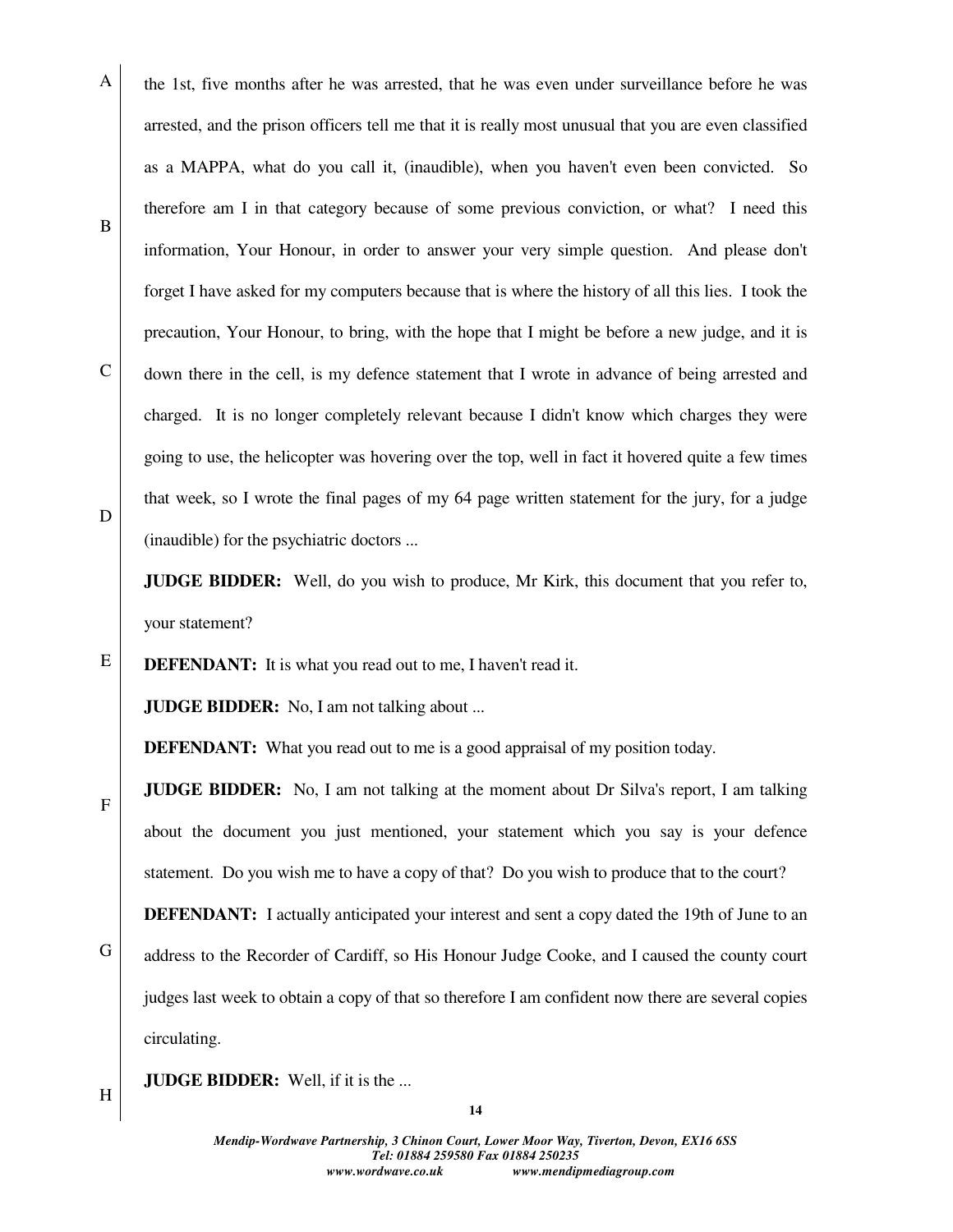A **DEFENDANT:** Of course it is on website, the, once the magistrates on the 24th of June were told that it was on the website the learned clerk had it printed out and they quickly gave me unconditional bail.

**JUDGE BIDDER:** Just give me a moment to see if I can find the document.

**DEFENDANT:** It has got black numbers in the bottom right hand corner, 1 to 64, and the front page has got (inaudible) civil action (inaudible) with the numbers (inaudible). I could send the (inaudible). If I could just ...

C **MR TWOMLOW:** This court did have it, Your Honour, because this court sent it to the county court and we have copies of it.

**DEFENDANT:** If I can assist, when I was arrested I referred the police whilst I was being (inaudible) having first been examined by a psychiatrist of course to check that I was fit to be examined ...

**JUDGE BIDDER:** Well, Mr Kirk, it is a document ...

**DEFENDANT:** ... and I gave them that report then on the website, but the prosecution on the 15th of June, a person called Richard Hayes, jumped in court when lying about my position when asking for bail, lied his head off on a number of points, I haven't bothered to read this statement. That is the level of information that has come to me showing that this has got nothing to do with the machine gun case, this has got to do with politics. The fact that once again if I get disclosure I win, if you lot succeed in withholding evidence, like you have done in the past, I will lose. I am going to fight you for disclosure all the way through the courts and I will win.

**JUDGE BIDDER:** Right, Mr Kirk, I see the document you referred to, it is in fact headed, 'A witness statement' and it refers to a number of actions before Mr Justice Collins, before Judge Chambers QC, before Judge (inaudible) Llewellyn QC, and before Mr Justice Goudy QC, so is that the document you say is your defence case statement with regard to these two charges that you face in this court?

F

B

D

E

G

H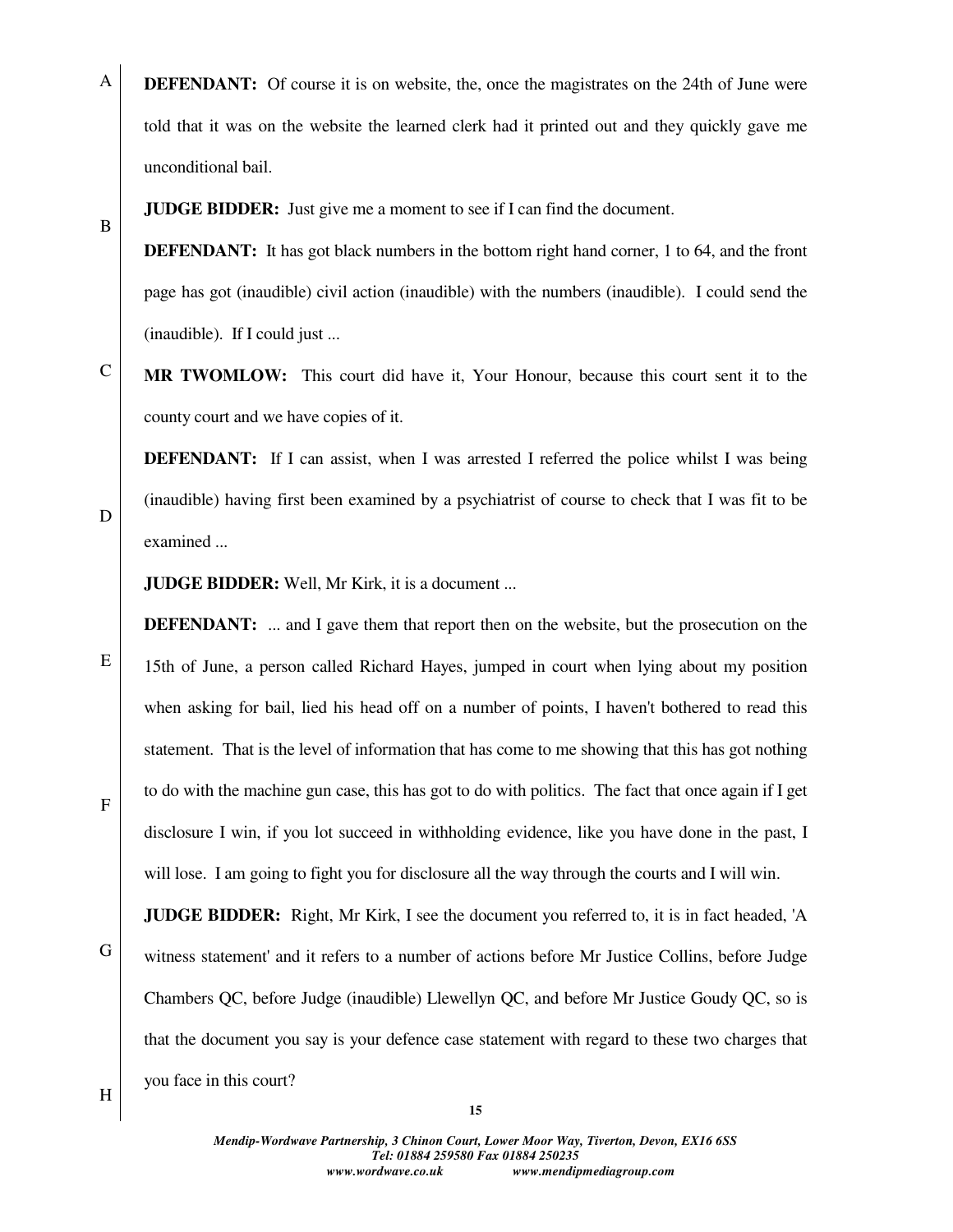A

B

C

D

E

F

G

**DEFENDANT:** No.

# **JUDGE BIDDER:** No. There is another document is there?

**DEFENDANT:** No.

**JUDGE BIDDER:** There isn't?

**DEFENDANT:** I have documents downstairs, I have five files in my, seven lever arch files in my cell in prison. I have got 142, I think it is, lever arch files spread around in Wales, England and Brittany, and of course I have my computers. Remember I asked to have access to my computers. Judges have already asked that I have access to my computers, so I want to hear a succinct (inaudible) ...

**JUDGE BIDDER:** Can I please ask you, Mr Kirk, is there a document where you set out your defence to these charges? Does such a document exist?

**DEFENDANT:** Yes.

**JUDGE BIDDER:** You have a copy of it?

**DEFENDANT:** Yes.

**JUDGE BIDDER:** Will you produce it to this court?

**DEFENDANT:** It is out of my control.

**JUDGE BIDDER:** Where is it at the moment then?

**DEFENDANT:** I am not telling you because I am not daft. If I tell you they may get at it first.

**JUDGE BIDDER:** Right. Can I return then, I am afraid, do you wish to have legal representation or not? Because you mention various firms of lawyers who you have instructed, presumably you could contact one of those firms and ask them to represent you in these proceedings.

**DEFENDANT:** I have personally contacted about 20 plus lawyers.

**JUDGE BIDDER:** Yes.

H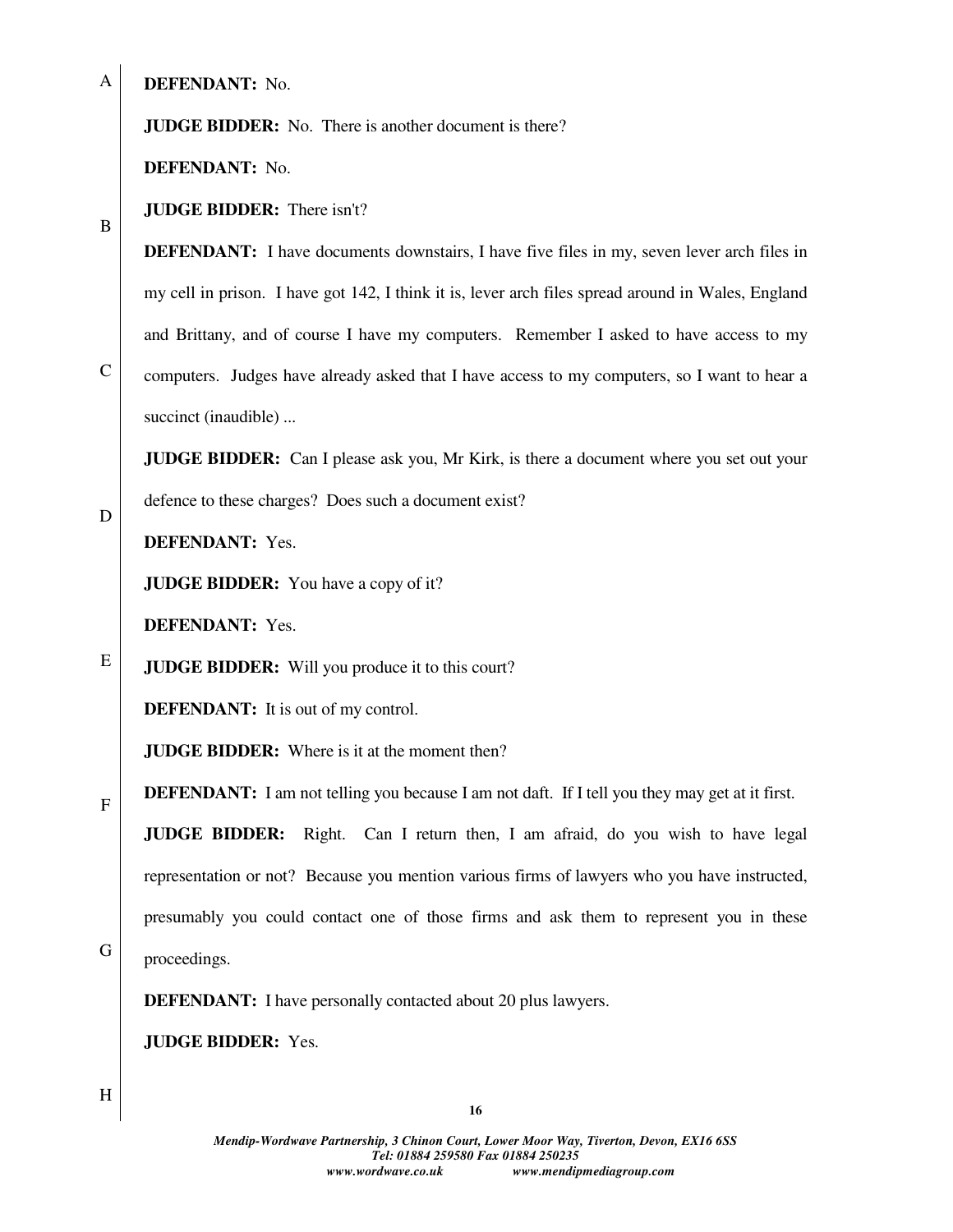- A B **DEFENDANT:** My daughter, my oldest daughter has contact a number, my oldest son has contacted a number in Bristol, (inaudible) ring-fenced around here in South Wales, it is very difficult to get an independent lawyer so close to this court room. I have been spending my time mainly to London on those limited phones, you remember how I described how so difficult to get to a lawyer or even a clerk in a lawyer's chambers in London to try and explain the difficulties of this case as to whether they will represent me or not. I will continue to pursue that until we go to trial.
- C **JUDGE BIDDER:** Right.

**DEFENDANT:** But for you to expect me to answer in an unambiguous manner now is unfair.

**JUDGE BIDDER:** Alright. Well, Mr Kirk, can I ask you this, do you have a copy of the prosecution's depositions in these proceedings? Have those been served upon you?

**DEFENDANT:** I believe they have, yes.

**JUDGE BIDDER:** Right. And have you considered their contents carefully?

**DEFENDANT:** I haven't read all of it because I know the real motives behind it I haven't taken

it, not wishing to appear flippant, I have not taken the aspect of the machine gun case that seriously.

**JUDGE BIDDER:** Right.

**DEFENDANT:** I have been facing an indeterminate prison sentence until today. I would have been sent off to Broadmoor. I was sharing my time in Bridgend with boys, young boys who don't have my education. One of them had spent ten years in Broadmoor. Now, I am just in a (inaudible) I have been in four (inaudible) but I can see that that poor boy had been sectioned for ten years of his life.

**JUDGE BIDDER:** Alright, well ...

**DEFENDANT:** He had only been put back into the system because he got drunk one night in some back street in Swansea.

H

G

E

F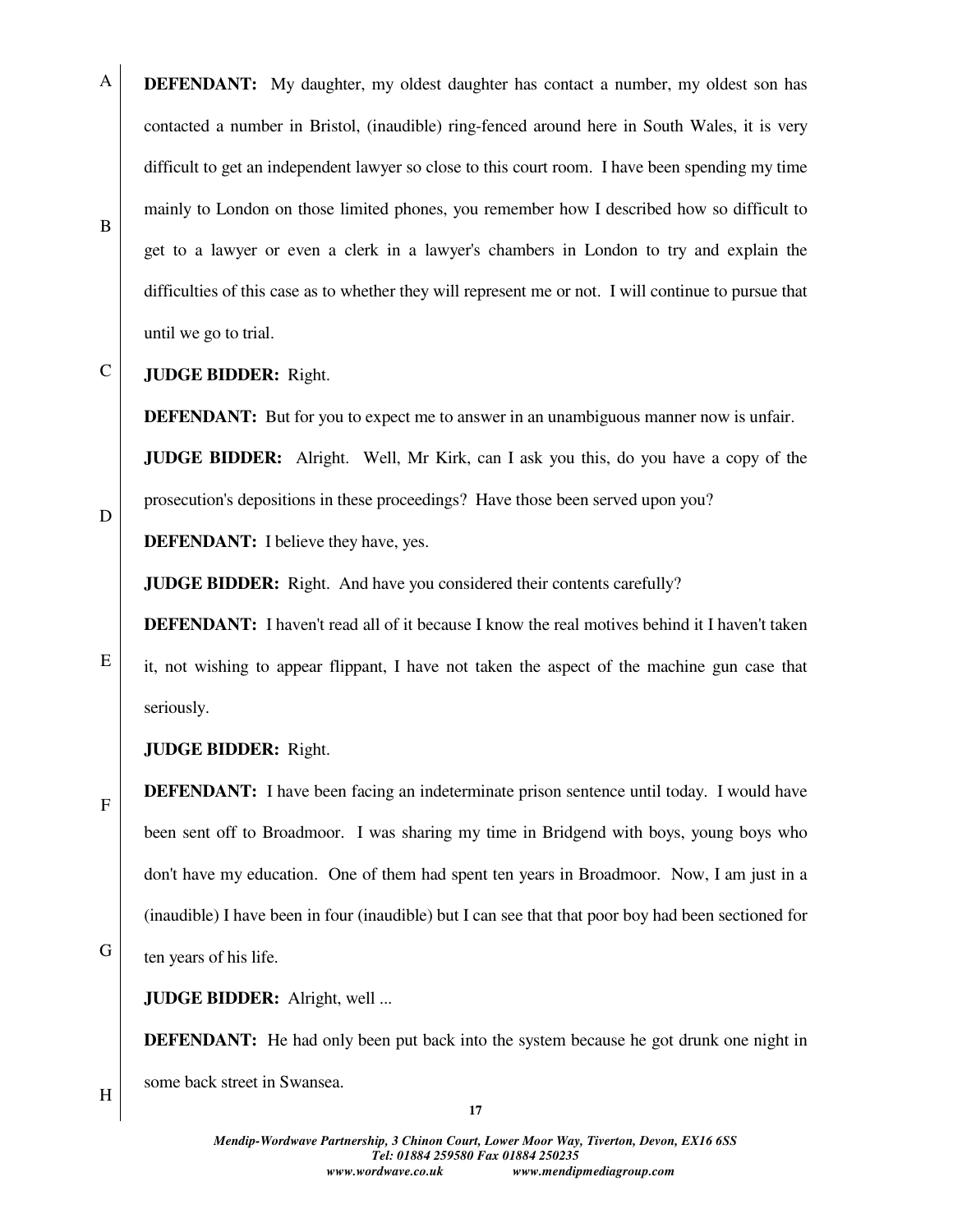A **JUDGE BIDDER:** Mr Kirk, can I just please ...

> **DEFENDANT:** I am more concerned about my imprisonment than this stupid machine gun case. It is only this morning that you have decided, who are you to decide that I am fit to defend myself in this case? I find it outrageous. They can lock me away and delay these proceedings for their own benefit only for five months and ...

**JUDGE BIDDER:** I am the ... Mr Kirk ...

**DEFENDANT:** ... (inaudible) we have got a piece of paper here from some doctor who came to see me apparently, I gave no permission for a doctor (inaudible) ...

**JUDGE BIDDER:** Mr Kirk, will you sit down for a moment? Will you sit down for a moment? I am the person who decides because parliament says I am the person who decides under Section 4 of the Act. That is the reason I decide. And I can only make the decision if I have two medical opinions which confirm that, and I have explained to you on more than one occasion now that there are no reports of that kind and therefore you are competent to stand trial and you are competent to defend yourself. Now, you will understand that ...

E G **DEFENDANT:** You were denied competent psychiatric reports signed in June and July that have now come into my possession which were in the possession of the prosecution and Tegwyn Williams, and the whole office at the prison, now called the Justice Ministry, they were in the knowledge of, and that doctor, one of them came to see me in the prison yesterday to support me. I even made her write it down because I knew, anticipated what might be happening today and you have come with a difference. It is outrageous the disgraceful way that this sort of thing goes on when they use the (inaudible) cover for somebody who just happens to be a bloodyminded, somebody with political views that you don't like. It is called honesty in a court room, you lot can't seem to stomach any more, you have to break every rule in the book. You allow these people, these lawyers, these barristers here to lie and cheat. They are answerable to no one but their maker. I find it outrageous. Sorry to go on so much ...

B

D

C

F

H

*Mendip-Wordwave Partnership, 3 Chinon Court, Lower Moor Way, Tiverton, Devon, EX16 6SS Tel: 01884 259580 Fax 01884 250235 www.wordwave.co.uk www.mendipmediagroup.com*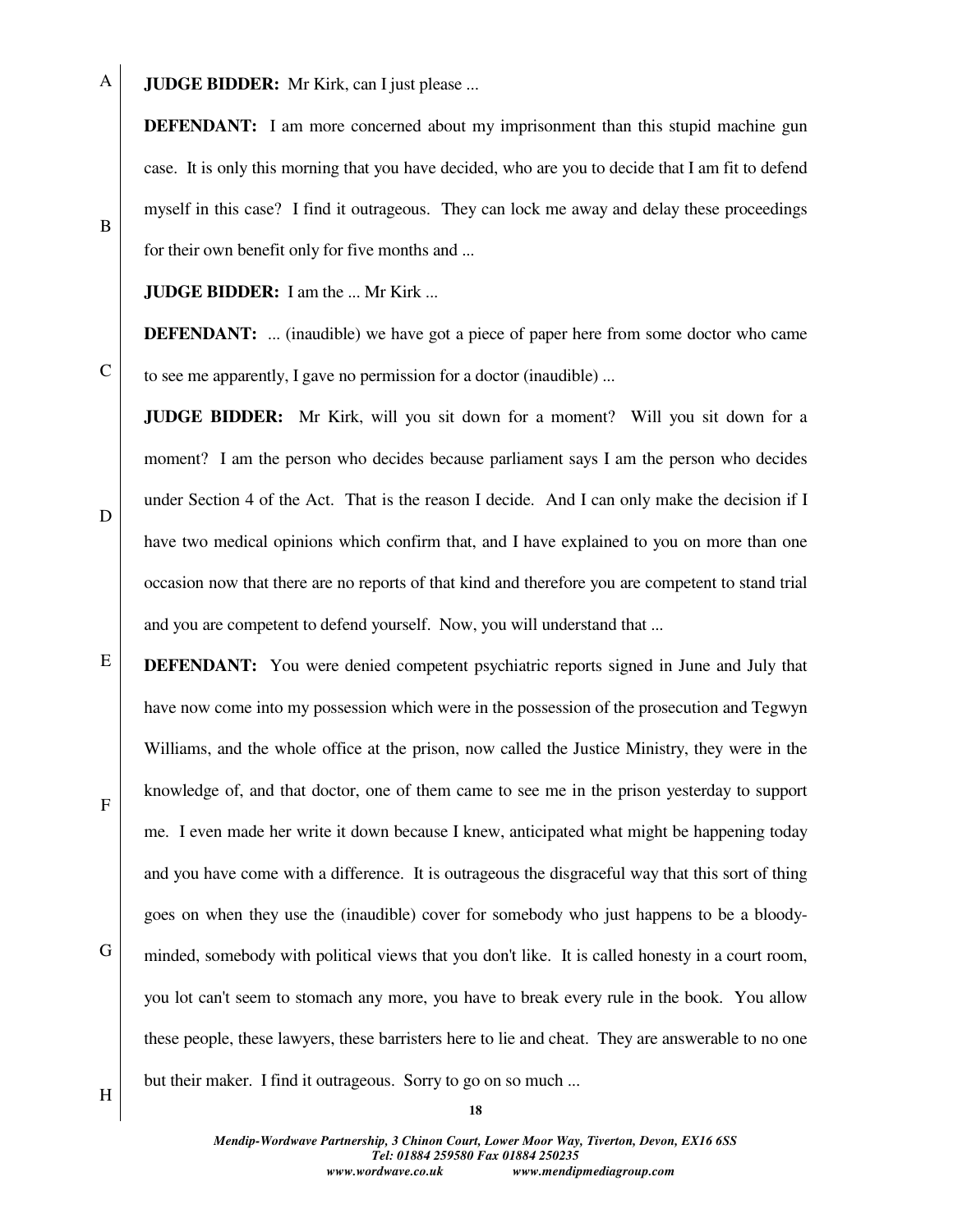A B **JUDGE BIDDER:** Right, well, Mr Kirk, please be seated. That is the second time you have used bad language, if you use it for a third time I will not stay to hear you use language of that kind again or treat this court with disrespect. You have answered the questions perfectly properly that I have asked you this morning, there is no need either to raise your voice or to use bad language, alright? Now, Mr Twomlow, does Mr Kirk have a copy, or does he have copies of the prosecution depositions?

**MR TWOMLOW:** The prosecution depositions, I was going to suggest to Your Honour, will also confirm to Mr Kirk and I know he has got a copy of it because I handed it to him myself, the case summary which sets out the prosecution case, the relevant law, and why he is on trial in respect of the offences in relation to the Firearms Act and one money laundering count, and so that summarises the prosecution depositions but he has also has had the prosecution depositions.

**JUDGE BIDDER:** Now, since the issue that I have mentioned on several occasions has been resolved and there is no impediment to this matter proceeding to a trial it seems to me that the next step is the matter should be listed for a PCMH to resolve when it is the trial is going to be listed, how long it is going to take, whether Mr Kirk does have legal representation at that stage or not, and if not that he is going to conduct the proceedings himself.

**MR TWOMLOW:** The custody time limits expire just before Christmas and Mr Kirk has had the depositions and the case summary for a considerable time. We would invite the court to list the plea and case management hearing in the week before the last week before Christmas at some point, which is now only a short time away so that arrangements can then be made for trial. There is an application to extend custody time limits which can be heard at the same time. There is another application in relation to anonymity of a witness which may or may not be appropriate to be dealt with at that time. But we would invite the court to consider a date in that week.

**JUDGE BIDDER:** The time limit expires on the 22nd does it? Have I got that right?

D

E

C

F

G

H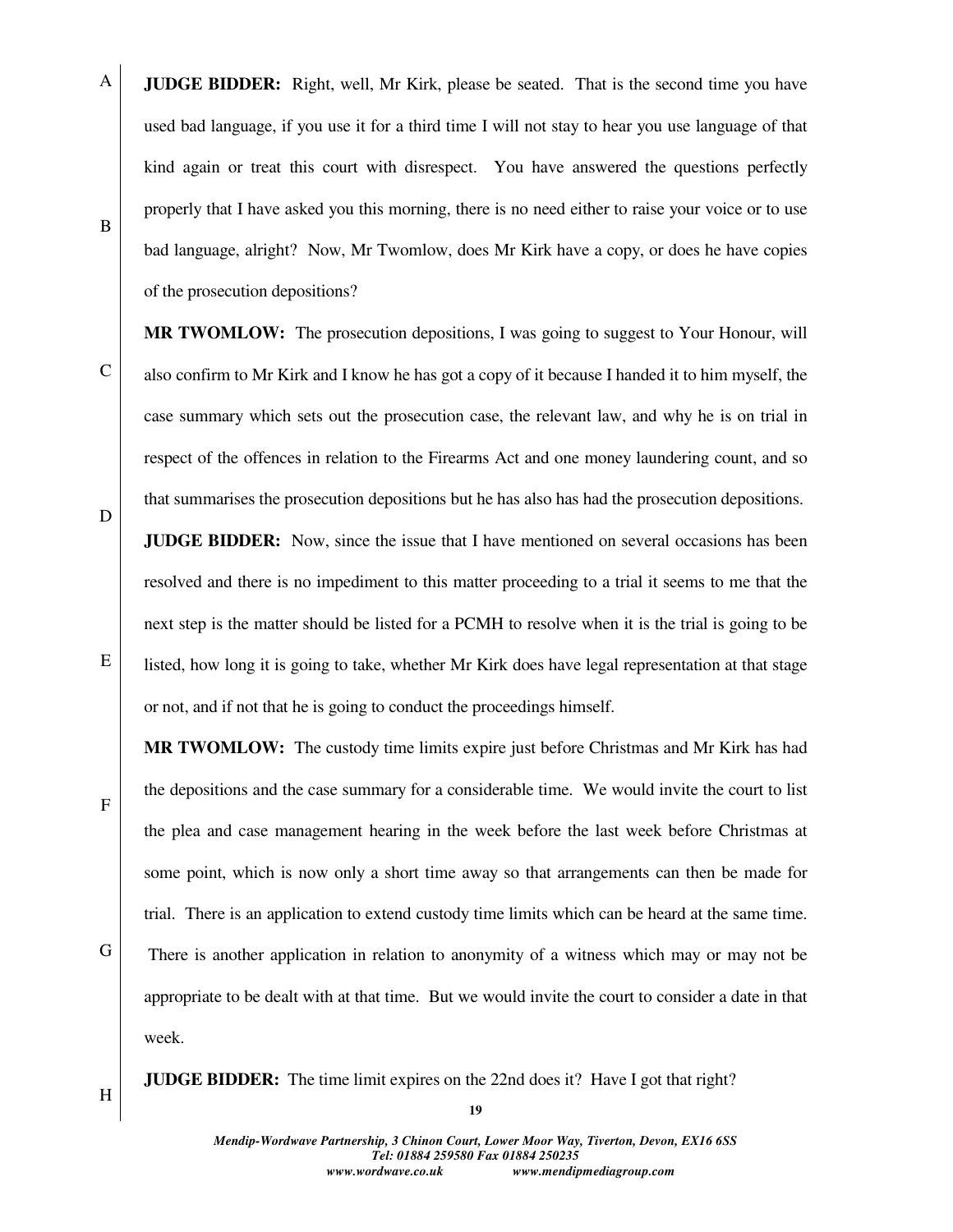A **MR TWOMLOW:** Well, the 22nd is the date the court has then the matter ought to be listed before that in any event.

**JUDGE BIDDER:** The 17th of December.

**MR TWOMLOW:** The 17th of December. Thursday the 17th of December. I know that I am defending in a trial on that date, but it is ... whichever day it is that week I will be available (inaudible).

**JUDGE BIDDER:** It may be that the plea and case management hearing will be heard by the Recorder as is customary. It may be that he would make arrangements for me to come and try this case. If that does happen it is likely to be in February when I am next in Cardiff. I am one of the judges who Mr Kirk has obviously not seen before, I don't know whether he has confidence in me or not but at least I am a person who he has had no previous involvement with.

## **MR TWOMLOW:** Yes.

**JUDGE BIDDER:** So there will need to be witness availability ready for the 17th of December and an idea of how long this trial is going to take. If it is not convenient for me to deal with the matter then obviously somebody else will have to be made available to deal with the matter. Mr Kirk, this case will be relisted on the 17th of December for what we call a plea and case management hearing. That will give you some time between now and then if you wish to obtain legal representation if you wish to avail yourself of that opportunity you must instruct a solicitor or a barrister to represent you to be present in the Crown Court on the 17th of December. Arrangements will be made on the 17th of December for the trial of this indictment and you will either have legal representation or you are perfectly able from the documents I have read to conduct this case yourself so you will be conducting your own defence. In the meantime you will remain in custody because there are no changes of circumstances ...

D

E

C



H

G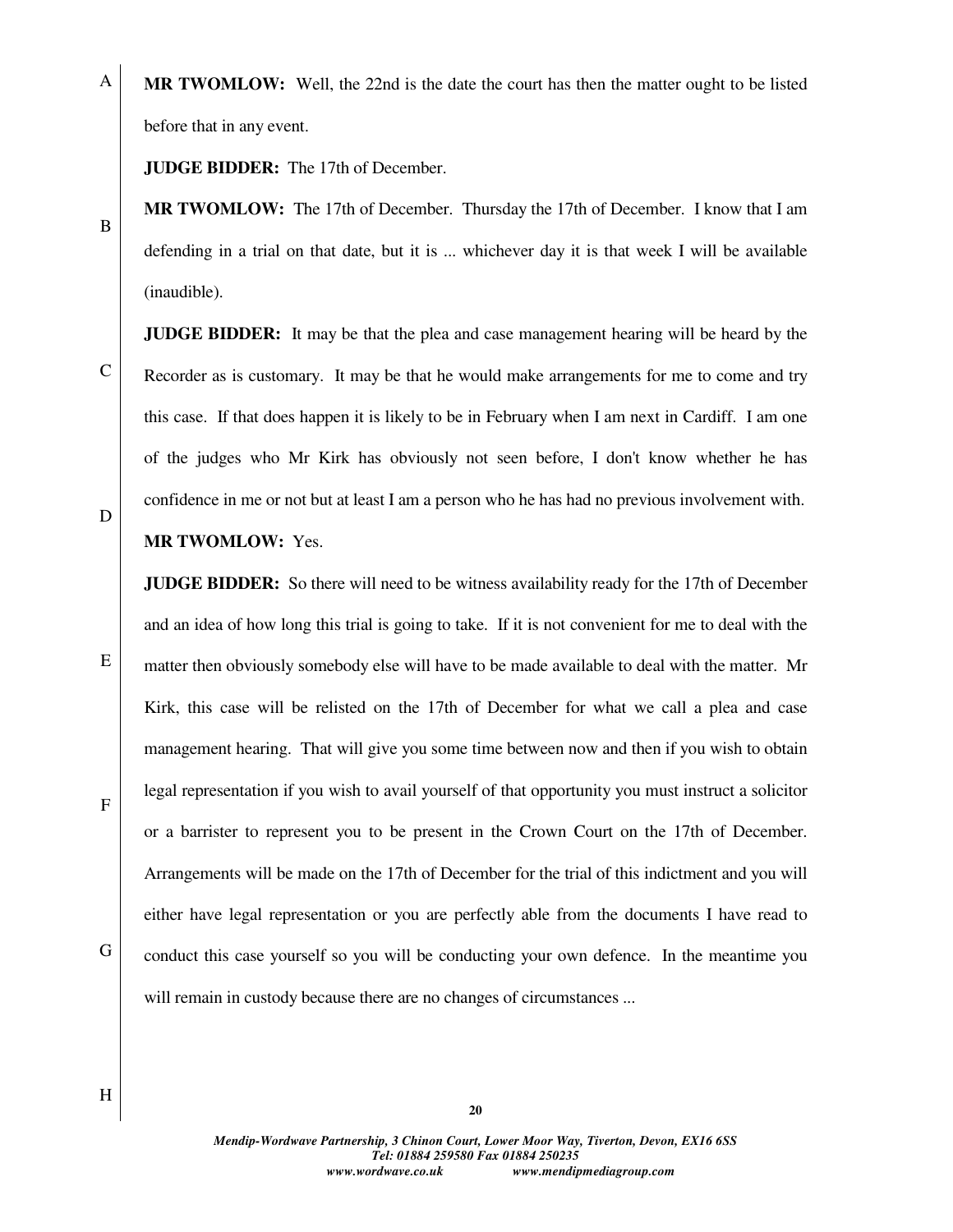**MR TWOMLOW:** May I suggest, if it hasn't been done, that Mr Kirk be given a copy of the plea and case management hearing form so that he can see the questions that will have to be addressed specifically at that hearing in relation to the trial?

**DEFENDANT:** You say there are no changes to the circumstances, can you elaborate on that please?

**JUDGE BIDDER:** Well, I am not told that there are any changes in circumstances between the last time the bail application was heard and now.

- C D **DEFENDANT:** Yes, but you see, you judges aren't told in the first place. The lawyers for the prosecution on the 15th of June said I was unemployed, I have no fixed abode, interfere with witnesses, would abscond, all the list, there were 15 nonsense statements, not of it backed with evidence, none of it ... I wasn't allowed to bring any evidence in rebuttal and then I hear you (inaudible) say, just as you are about to walk out, "Oh, there are no changes in circumstances, you can't apply for bail," I have a letter from this court saying I am not entitled to apply for bail. Are you aware of that?
- E F G **JUDGE BIDDER:** Well, can I explain one thing to you, Mr Kirk, which you may not have picked up from what Mr Twomlow said? The custody time limit expires I think on the 22nd of December. There will be an application made by the prosecution to extend that period and therefore on the next occasion the issue of whether you are to be remanded in custody or whether you are to be granted bail will be very much at the forefront of the court's consideration. So could I suggest that between now and the 17th of December you either, one, get legal representation to enable that application to be made cogently on your behalf, or two, you prepare
- yourself to make that application on the 17th of December, alright?

**DEFENDANT:** So you can't stand corn, can you?

**JUDGE BIDDER:** I can't stand what?

**DEFENDANT:** Stand corn. Yes.

H

A

B

**21**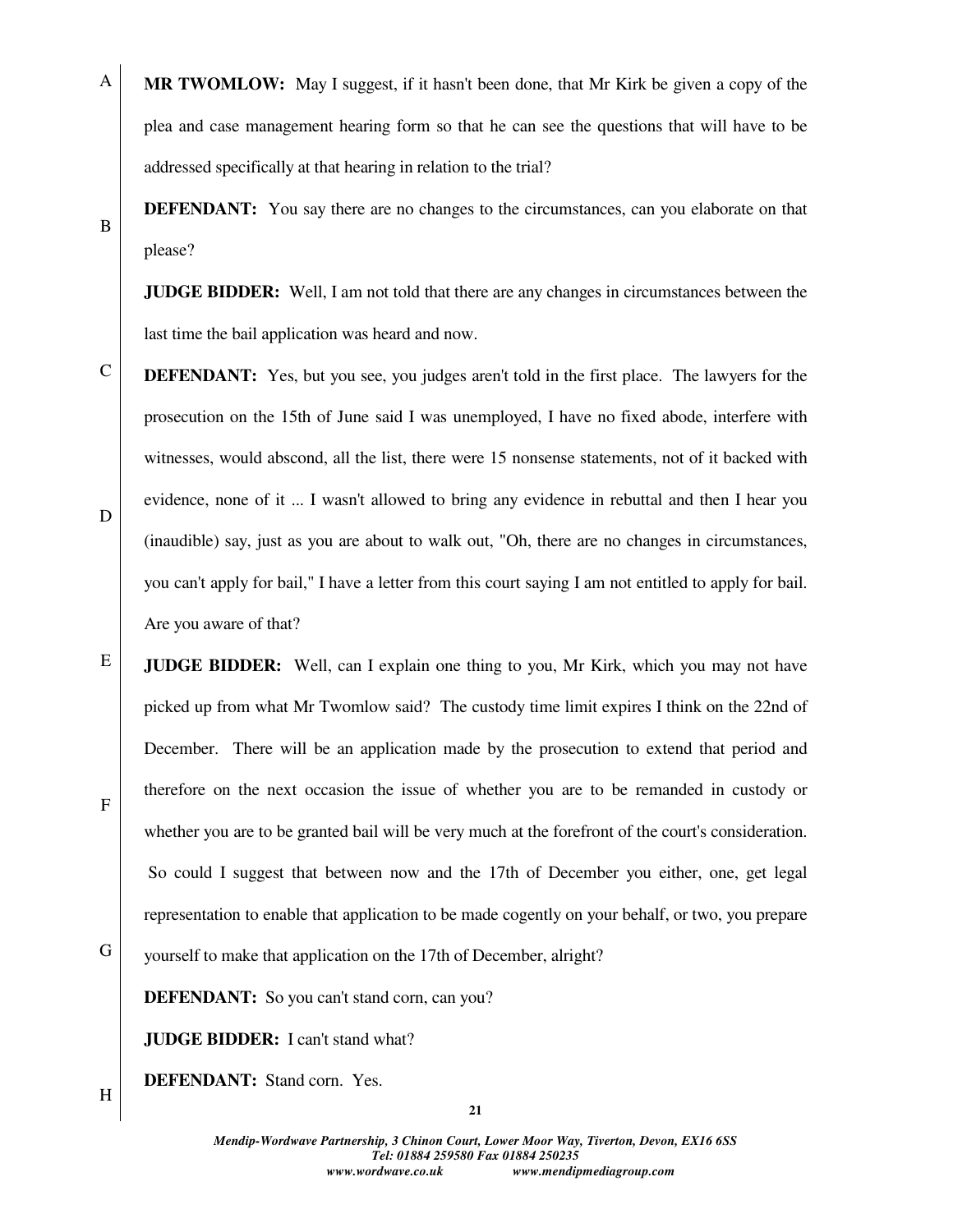A **JUDGE BIDDER:** I'm sorry, I don't understand what you mean.

**DEFENDANT:** (inaudible) they have overturned bail was on a pack of lies and you are the seventh judge who hasn't the moral fibre, the moral fibre to hear a legal argument that (inaudible) what was his name? Ace, Richard Ace, on the 15th of June told Judge Hughes a pack of lies and caused the magistrates bail application which I was given bail unconditionally, you are yet another Welsh judge which is why I have been applying to be transferred to an English prison and to an English court.

C **JUDGE BIDDER:** You remain in custody until the 17th of December, the application will be considered then.

**(12.38)** 

B

D

E

F

G

H

# **(Adjourned)**